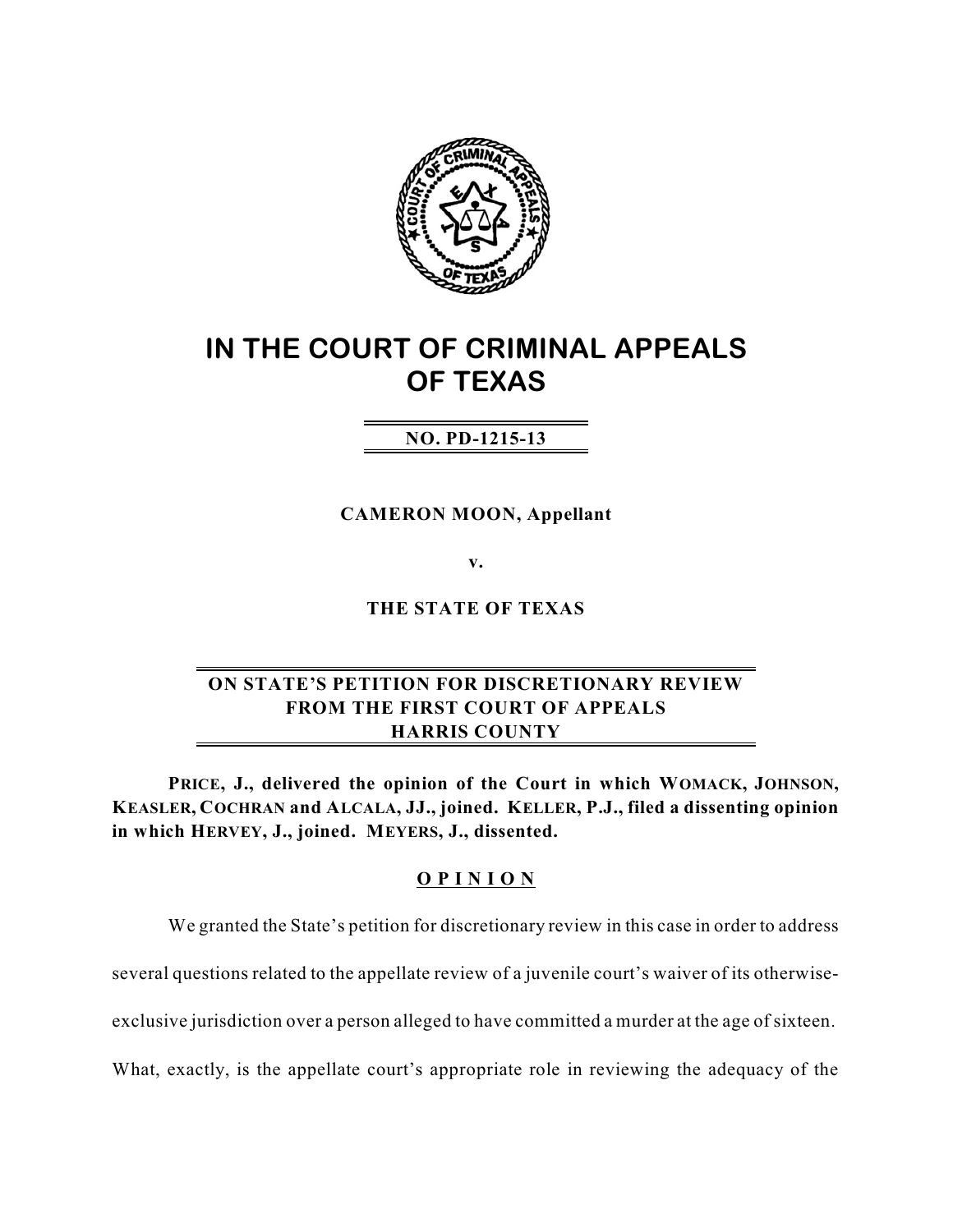juvenile court's statutorily required written order transferring the child to a criminal district court for prosecution as an adult? Ultimately, we hold that the court of appeals conducted an appropriate review of the juvenile court's transfer order, and we affirm its judgment.

# **I. FACTS AND PROCEDURAL POSTURE**

# **A. State's Motion to Waive Jurisdiction and Trial**

On November 19, 2008, the State filed a petition in the 313th Juvenile Court in Harris County alleging that the appellant engaged in delinquent conduct by committing an intentional or knowing murder. On the same date, the State also filed a motion for the juvenile court to waive its exclusive jurisdiction and transfer the appellant to criminal district court for prosecution as an adult, alleging as grounds for the transfer that, because of the seriousness of the offense alleged, ensuring the welfare of the community required waiver of juvenile jurisdiction. The juvenile court granted the State's request for a hearing on the motion and, pursuant to Section 54.02(d) of the Juvenile Justice Code in the Texas Family Code,<sup>1</sup> ordered that the Chief Juvenile Probation Officer obtain a complete diagnostic study, social evaluation, and full investigation of the appellant's background and the circumstances of the alleged offenses.<sup>2</sup> The juvenile court also ordered the Mental Health and Mental

TEX. FAM. CODE title 3, Juvenile Justice Code (hereinafter, "the Juvenile Justice Code"). 2

TEX. FAM. CODE  $\S$  54.02(d). The appellant complains that "[p]rior to the hearing, the State failed to conduct the statutorily mandated diagnostic or social evaluation[.]" Appellant's Response to the State's Brief on Discretionary Review at 1. But the appellant did not raise this issue as grounds for reversal on direct appeal, and we have no occasion to speak to it. *See* Appellant's Brief on Direct Appeal at 16.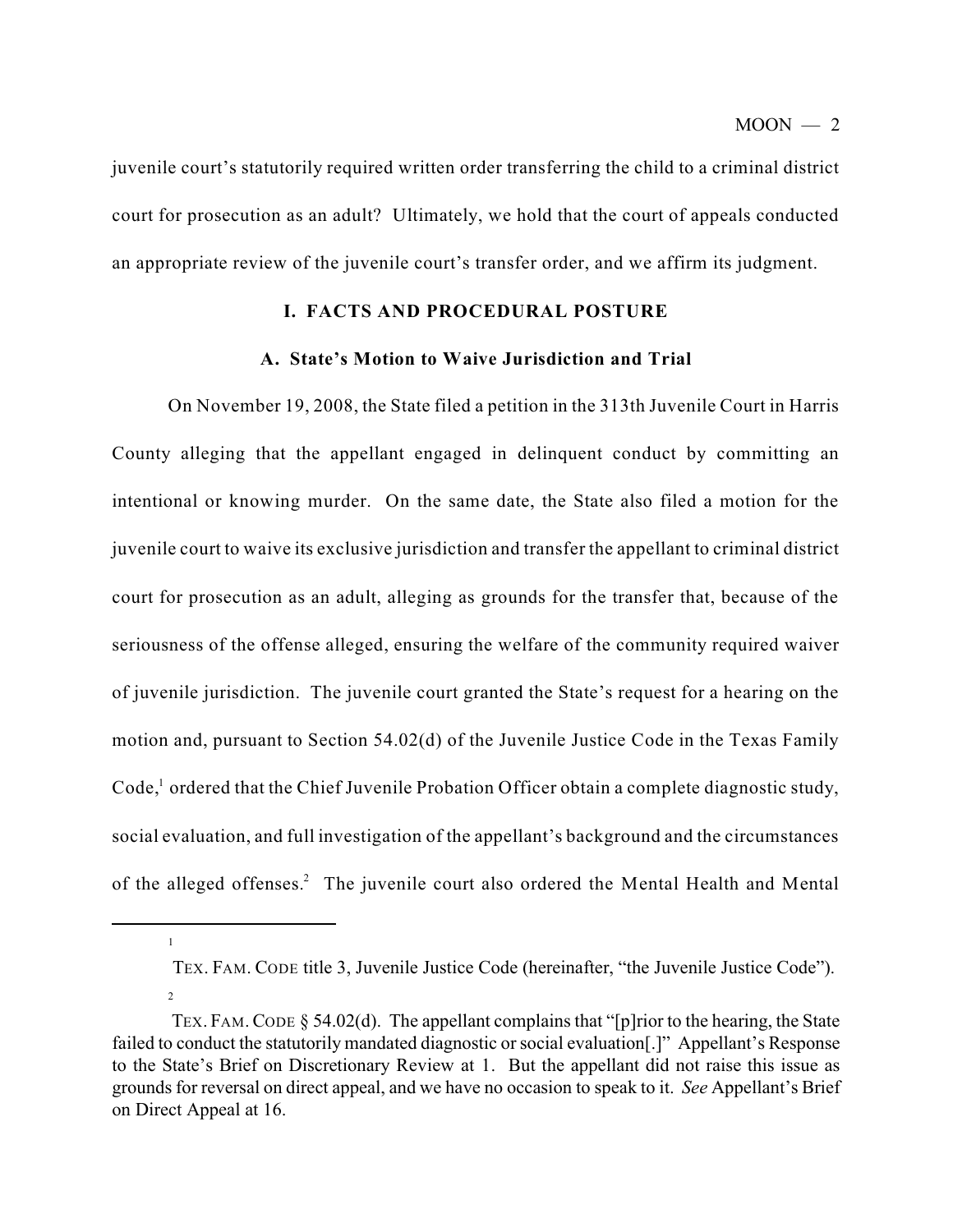Retardation Authority of Harris County to conduct an examination and file its report.

At the hearing, the State called a single witness to testify: Detective Jason Meredith, the Deer Park Police officer who investigated the crime scene and interviewed a number of potential suspects, including the appellant. Meredith's testimony on direct examination took the form of a non-chronological account of his investigation of the murder, up to and including his interrogation of the appellant. At the end of his testimony, over no objection from the appellant, the State introduced the following documents: (1) a juvenile offense report revealing the appellant's "Previous Referral" for "MISCHIEF-\$500/\$1499.99," which, subsequent testimony would show, resulted from the appellant's alleged "keying" of another student's vehicle; (2) a "Juvenile Probation Certification Report" detailing the positive and negative behaviors, as well as the academic history, of the appellant while he was under the observation of the juvenile-justice system; and (3) a "Physician's Medical Assessment" prepared by the Harris County Juvenile Probation Health Services Division, which listed the findings of the appellant's physical—but not any psychological or behavioral—examination.

For his part, the appellant elicited testimony from seven witnesses. Various family members, friends, and acquaintances testified both generally and specifically about the appellant's disadvantaged upbringing, fractured family life, and positive personal qualities, including politeness and pliability to adult supervision. Various actors within the juvenilejustice system testified both generally and specifically about the appellant's constructive conduct within, and positive progression through, the juvenile-justice system, characterizing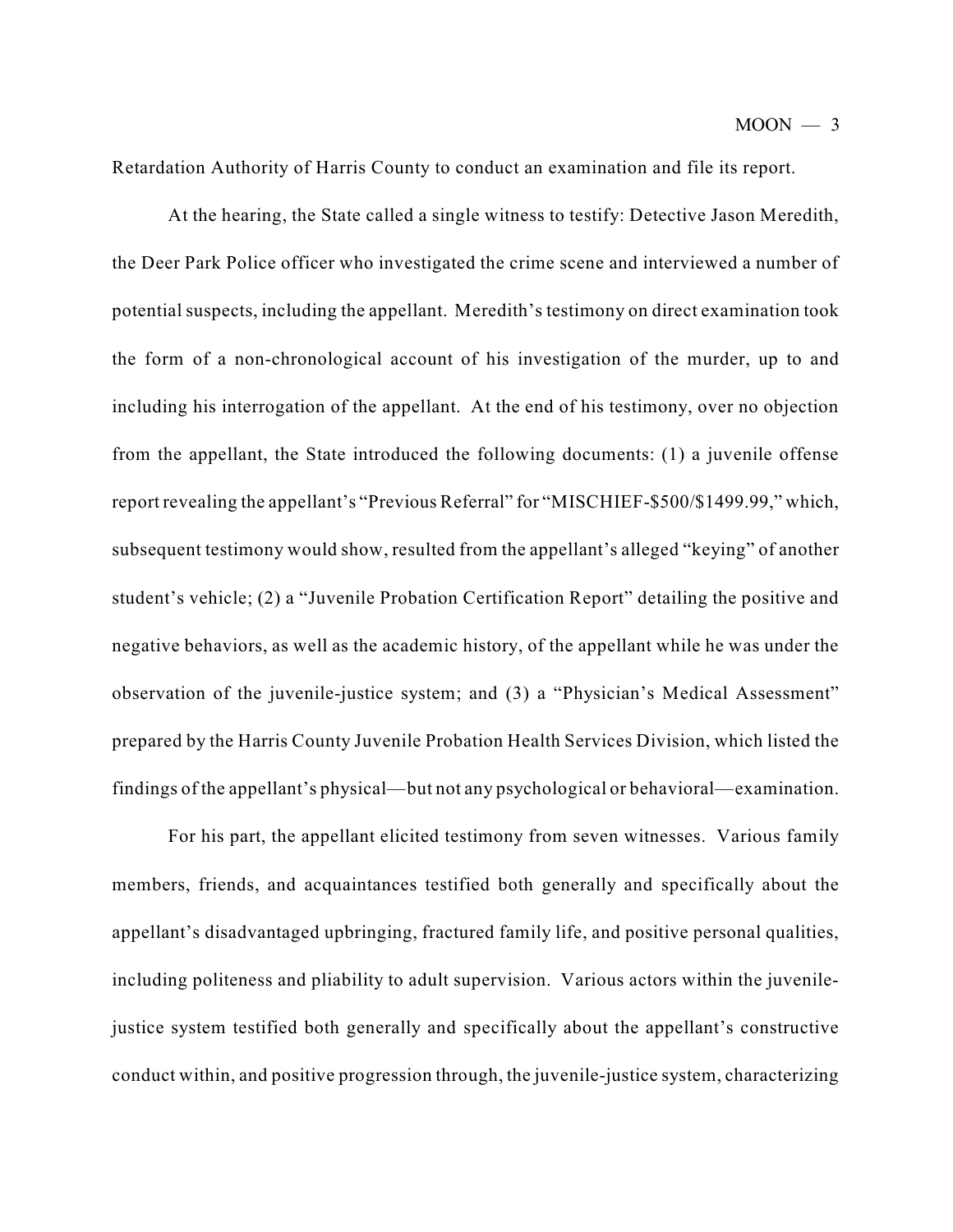him as "one of the best kids [to] come through as far as his intelligence and obedience and the way he carries himself in the facility." The appellant also introduced into evidence, among other things, forensic psychiatrist Dr. Seth W. Silverman's detailed and thorough

recommendation as to whether [the] facilities currently available to the juvenile court will provide adequate protection to the public, and . . . the likelihood that the respondent will be rehabilitated should the court decide to use the facilities available to the juvenile court as well as the sophistication, maturity, and aggressiveness [of the appellant].

It was Dr. Silverman's ultimate opinion that the appellant, as a "dependent, easily influenced individual" whose "thought process lacks sophistication" (a characteristic Silverman considered "indicative of immaturity") "would probably benefit from placement in a therapeutic environment specifically designed for adolescent offenders[.]" Silverman contrasted this environment to the "adult criminal justice programs[,]" which he deemed to have "few constructive, and possibly many destructive, influences to offer" the appellant. Silverman also noted that the appellant had, during his stint within the juvenile-justice system, already "responded to therapy."

At the close of evidence, and after both parties delivered closing arguments, the juvenile court granted the State's motion to waive jurisdiction. At the behest of the appellant's counsel, the court also made the following oral findings: (1) "that there is insufficient time to work with the juvenile in the juvenile system"; (2) "that the seriousness of the offense, murder, makes it inappropriate to deal with in this system"; (3) that "the respondent did have a prior criminal mischief probation"; (4) that the instant offense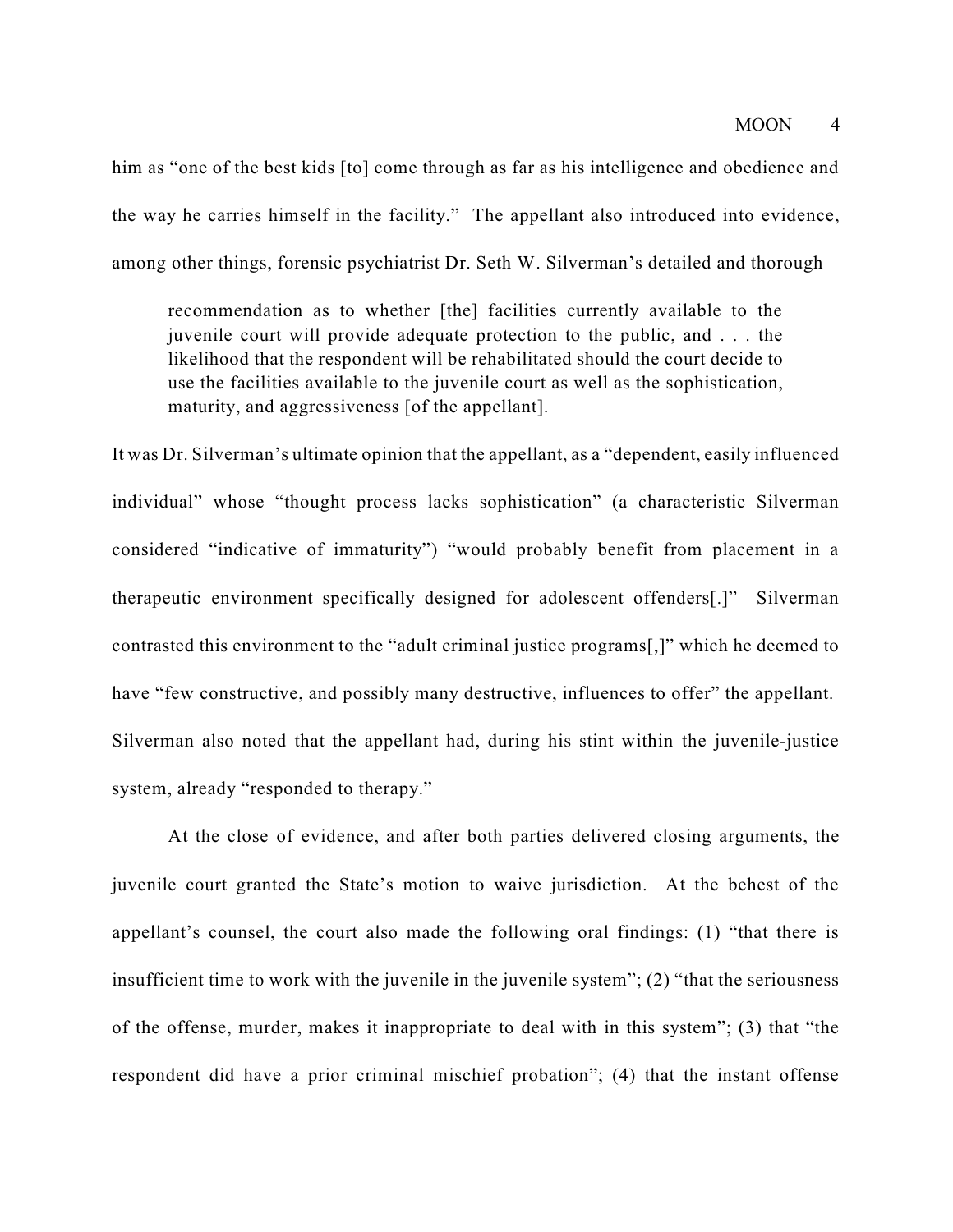$MOON - 5$ 

"actually occurr[ed] at the time respondent was on probation which . . . makes the services and resources of the juvenile system look to be inadequate"; (5) "that because there is a corespondent [certified to stand trial in the adult criminal courts], there is a logic in putting respondents, where they are a year apart or two years apart, together"; and (6) that "judicial economy, although not the driving factor, is an issue" because "sometimes it's more convenient to hear the same matter, even though there are different people involved, in the same court for the convenience of the witnesses, the attorneys, and the system in general."

The following day, the juvenile court signed and entered a written order waiving its jurisdiction. Closely following the language of the juvenile transfer statute, the order affirmed that the juvenile court had determined "that there is probable cause to believe that the child committed the OFFENSE alleged and that because of the seriousness of the OFFENSE, the welfare of the community requires criminal proceeding."<sup>3</sup> The juvenile court again simply recited from the statute when it stated that:

[i]n making that determination, the Court . . . considered among other matters:

1. Whether the alleged OFFENSE WAS against person or property, with the greater weight in favor of waiver given to offenses against the person;

- 2. The sophistication and maturity of the child;
- 3. The record and previous history of the child; and
- 4. The prospects of adequate protection of the public and the likelihood

TEX. FAM. CODE § 54.02(a).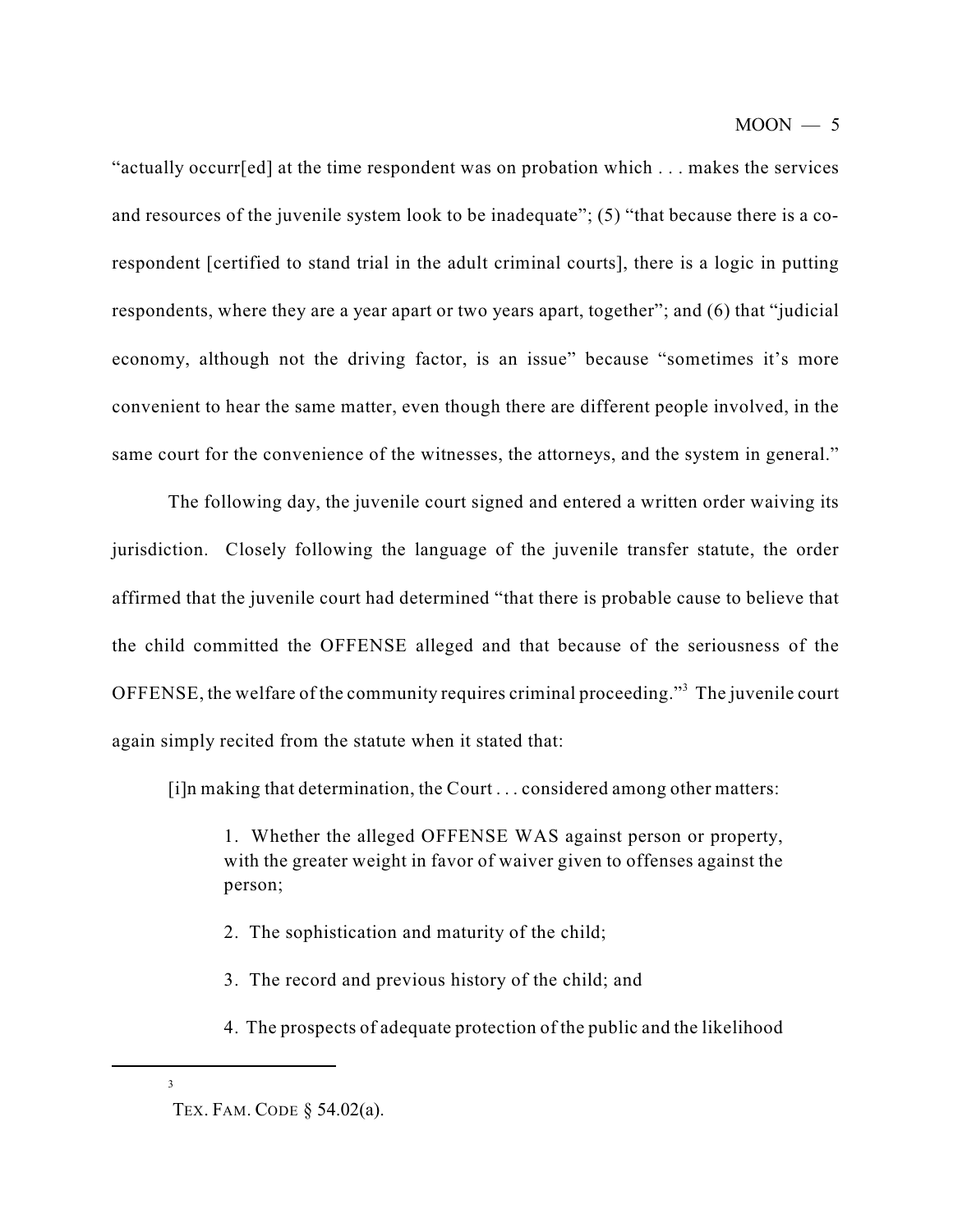of reasonable rehabilitation of the child by use of procedures, services and facilities currently available to the Juvenile Court. 4

The juvenile court also specifically found in its written order: (1) that the appellant "is of sufficient sophistication and maturity to have intelligently, knowingly and voluntarily waived all constitutional rights heretofore waived[,] . . . to have aided in the preparation of HIS defense and to be responsible for HIS conduct;" (2) that the alleged offense "WAS against the person of another;" and that (3) "there is little, if any, prospect of adequate protection of the public and likelihood of reasonable rehabilitation of" the appellant "by use of procedures, services, and facilities currently available to the Juvenile Court."

Per the trial court's order, the appellant's case was transferred to the jurisdiction of the 178th District Court in Harris County, where he stood trial, certified as an adult, against the first-degree felony charge of murder. The jury convicted the appellant and sentenced him to thirty years' confinement in the penitentiary.

#### **B. The Appeal**

Before the First Court of Appeals, the appellant complained that the juvenile court's stated "reasons for waiver" were supported by insufficient evidence and that the juvenile court therefore abused its discretion by waiving jurisdiction over the appellant.<sup>5</sup> Specifically, the appellant contended that, by focusing on the appellant's ability to "intelligently,

*Id.* § 54.02(f).

<sup>5</sup>

*See* TEX. FAM. CODE § 54.02(h) ("If the juvenile court waives jurisdiction, it shall state specifically in the order its reasons for waiver[.]").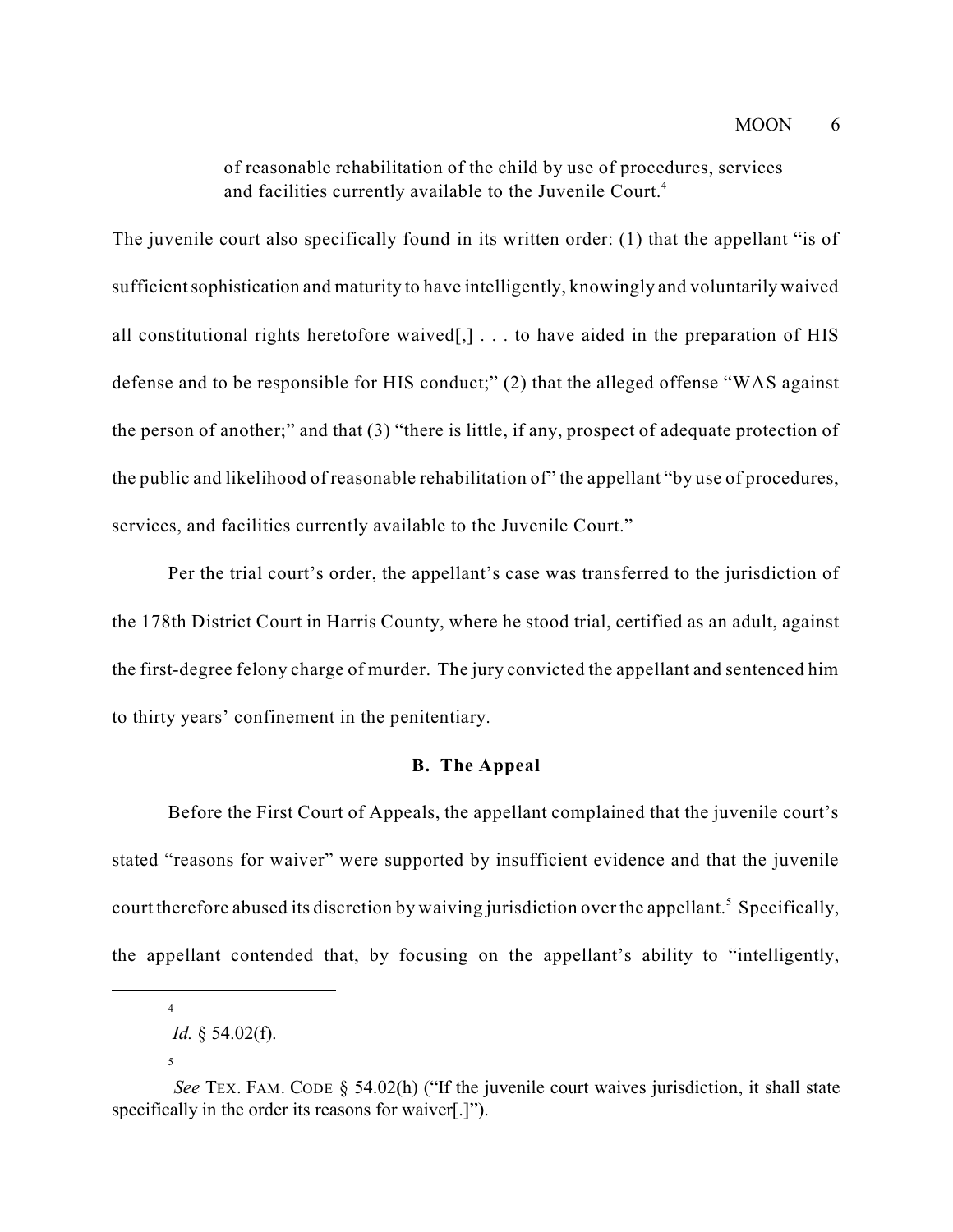knowingly, and voluntarily waive[] all constitutional rights heretofore waived," the juvenile court "misunderstood and misapplied the 'sophistication and maturity' element" of Section 54.02(f)—and that, even if it did not, there was still "no evidence to support the [juvenile] court's sophistication and maturity finding" as expressed.<sup>6</sup> Indeed, given that this Court opined in *Hidalgo* that the purpose of the Section 54.02(d) "psychological examination" is to "provide[] insight on the juvenile's sophistication, maturity, potential for rehabilitation, decision-making ability, metacognitive skills, psychological development, and other sociological and cultural factors[,]" the appellant found it troubling that "the State presented no evidence of *this* type whatsoever."<sup>7</sup> The appellant also maintained that there was "no evidence supporting the juvenile court's findings relating to adequate protection [of] the public and likelihood of rehabilitation," since "the only evidence was that" the appellant "is amenable to rehabilitation" and the "State presented no contrary evidence."<sup>9</sup>

In a published opinion, the court of appeals agreed with the appellant that the evidence supported neither the juvenile court's "sophistication-and-maturity" finding nor its

<sup>6</sup>

Appellant's Brief on Direct Appeal at 27.

*Id.* (emphasis added) (quoting *Hidalgo v. State*, 983 S.W.2d 746, 754 (Tex. Crim. App. 1999)).

<sup>8</sup> *Id.* at 30.  $\overline{9}$ *Id.* at 34.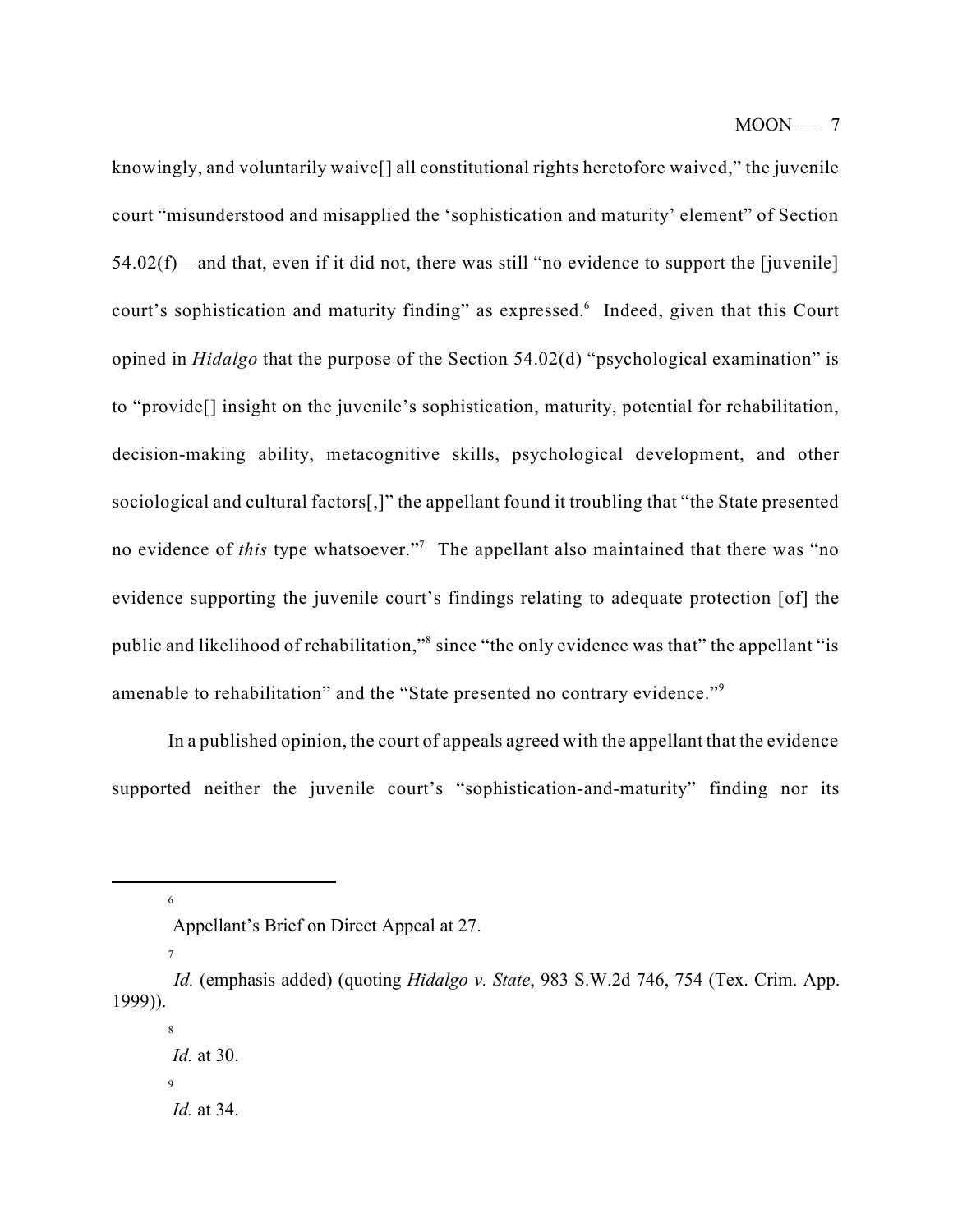"adequate-protection-of-the-public-and-likelihood-of-rehabilitation" finding.<sup>10</sup> The court noted that an "appellate court reviews a juvenile court's decision to certify a juvenile defendant as an adult . . . under an abuse of discretion standard" and cited another of its own opinions for the proposition that "if an appellate court finds the evidence factually or legally insufficient to support the juvenile court's order . . . it will necessarily find the juvenile judge has abused his discretion."<sup>11</sup> At the same time, the court of appeals recognized that "the juvenile court may order a transfer on the strength of any of the criteria listed in" Section  $54.02(f)$ .

Regarding the juvenile court's sophistication-and-maturity finding, while the State argued that "[the appellant]'s efforts to conceal the crime and avoid apprehension demonstrate that he knew the difference between right and wrong and that his conduct was wrong," the court of appeals pointed out that the "finding of the juvenile court . . . was based on [the appellant]'s ability to waive his rights and assist counsel in preparing his defense, not an appreciation of the nature of his actions[.] $n^{12}$  And since the State's evidence of the appellant's "efforts to conceal the crime" consisted primarily of the appellant's "text messages instructing [a compatriot] to not 'say a word,' [and to] '[t]ell them . . . you don't

10

*Moon v. State*, 410 S.W.3d 366 (Tex. App.—Houston [1st Dist.] 2013).

*Id.* at 370-71 (citing *In re G.F.O.*, 874 S.W.2d 729, 731-32 (Tex. App.—Houston [1st Dist.] 1994, no writ)).

<sup>12</sup> *Id.* at 374.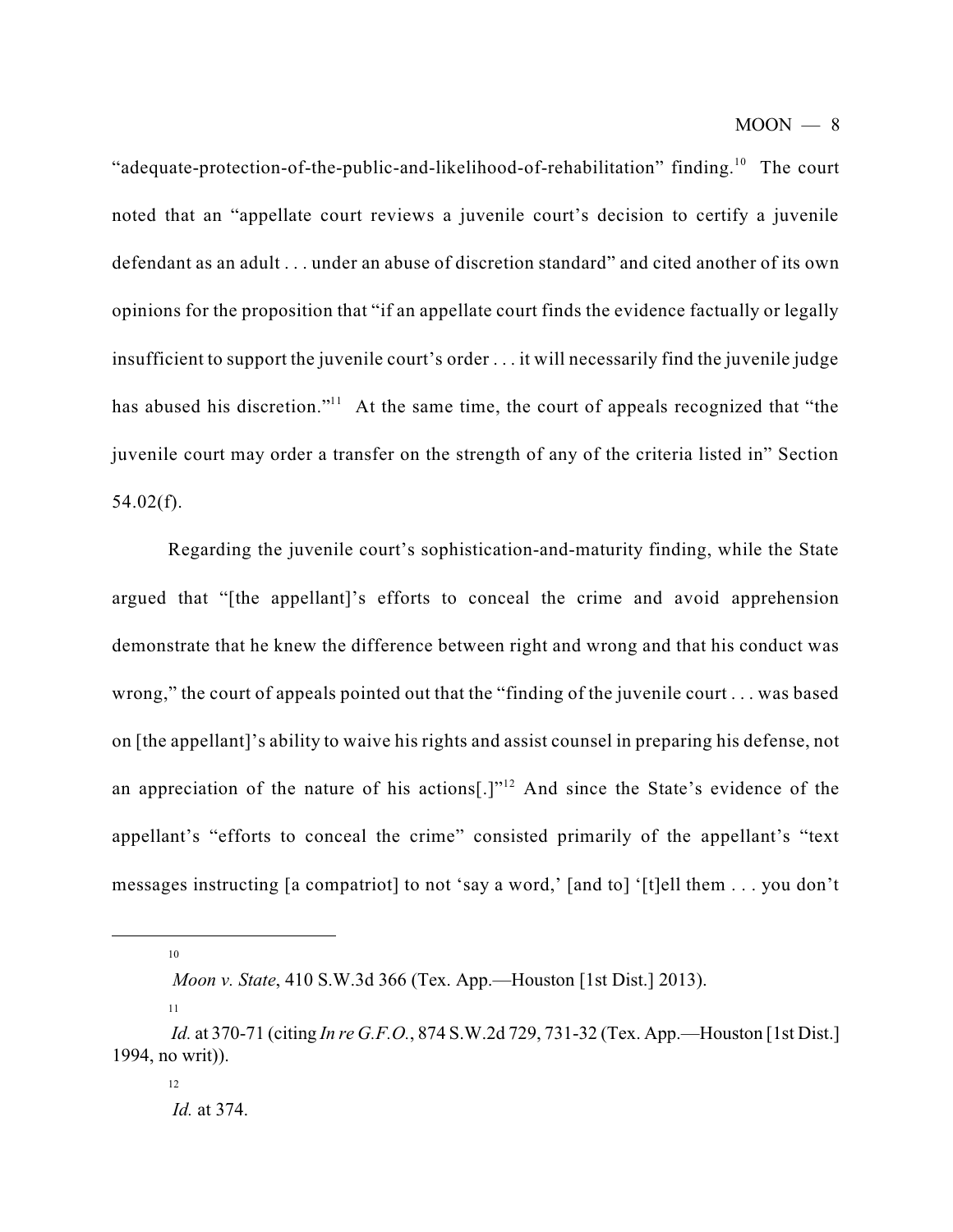know where I live,'" the court of appeals determined that there was "no evidence supporting the juvenile court's finding that [the appellant] was sufficiently sophisticated and mature to waive his rights and assist in his defense."<sup>13</sup>

With respect to the juvenile court's finding that "there is little, if any, prospect of adequate protection of the public and likelihood of rehabilitation . . . by use of procedures, services, and facilities currently available to the Juvenile Court[,]" the court of appeals found it significant that the appellant "had a sole misdemeanor conviction for 'keying' a car, and while locked up in the juvenile facility was accused of four infractions."<sup>14</sup> The court of appeals took this to be "more than a scintilla of evidence" to "support the court's finding" in this regard, and thus found the evidence to be at least "legally sufficient to support the court's determination" that the lack of "adequate protection of the public and likelihood of reasonable rehabilitation" weighed in favor of waiver.<sup>15</sup> "However," the court of appeals continued, "careful consideration of *all* of the evidence[,]" including Dr. Silverman's report, led to the "further . . . conclusion that the evidence is factually insufficient to support the juvenile court's finding."<sup>16</sup> Responding to the State's argument to the contrary, the court of

*Id.* 14 *Id.* at 376. 15 *Id.* at 377. 16 *Id.*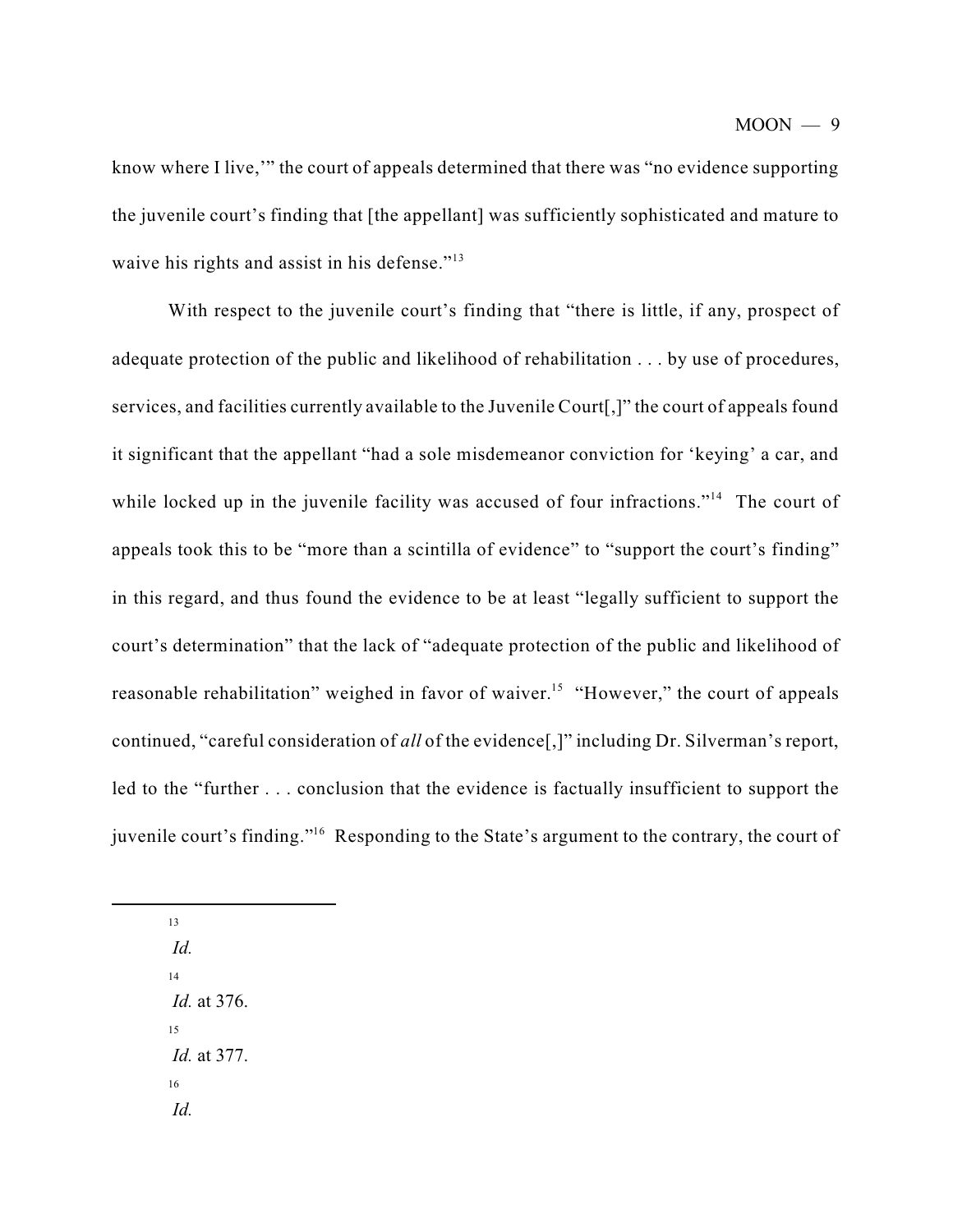appeals described the appellant's act of "keying a car" as "an undeniably low level misdemeanor mischief offense" and "hardly the sort of offense for which 'there is little, if any, prospect of adequate protection of the public."<sup> $17$ </sup> The court of appeals was also influenced by the fact that the appellant's juvenile custodial officers testified that "he followed orders, attended classes, and was not aggressive or mean-spirited."<sup>18</sup> Finally, the court of appeals was clearly influenced by Dr. Silverman's assessment that the appellant "would probably benefit from placement in a therapeutic environment specifically designed for adolescent offenders[.]"<sup>19</sup>

Thus, of the three "reasons for waiver" that the juvenile court specifically gave in its written order, the court of appeals determined that one reason, sophistication and maturity, was supported by legally insufficient evidence. It determined that another reason, the protection of the public and likelihood of rehabilitation, was supported by factually insufficient evidence. With respect to the juvenile court's third reason for waiving jurisdiction—that the appellant's offense constituted a crime against the person of another, and not a mere property crime—the court of appeals regarded this as an inadequate justification, by itself, for waiver. To transfer jurisdiction to the criminal court for this reason

17

*Id.*

18

*Id.*

19

*Id.* at 376-77.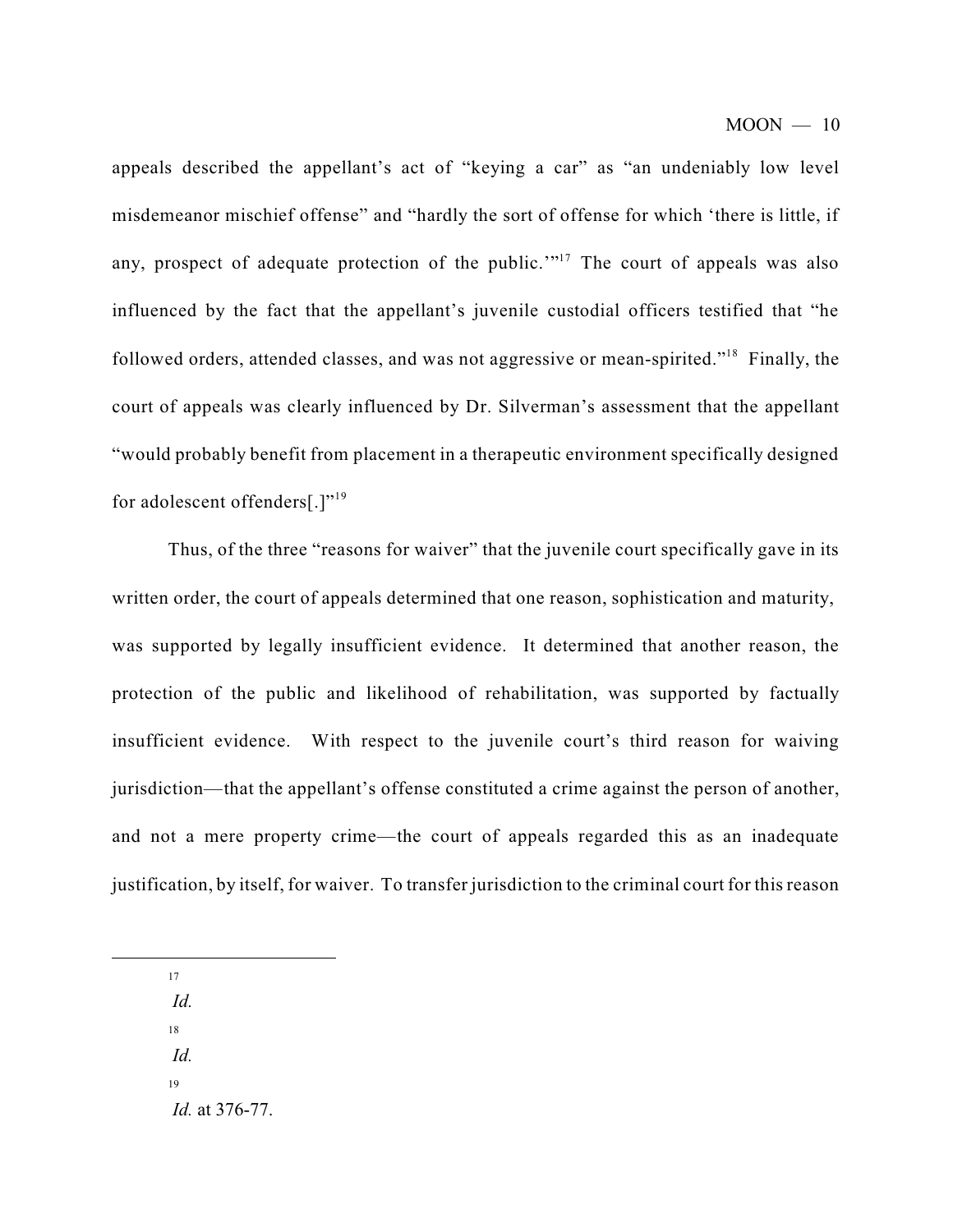alone was, the court of appeals ultimately concluded, an abuse of discretion.<sup>20</sup> The court of appeals reasoned that, "[i]f, as the State argues, the nature of the offense alone justified waiver, transfer would automatically be authorized in certain classes of 'serious' crimes such as murder, and the subsection (f) factors would be rendered superfluous."<sup>21</sup> Concluding that the juvenile court abused its discretion to waive jurisdiction, the court of appeals vacated the district court's judgment of conviction, dismissed the criminal proceedings, and declared the case to be still "pending in the juvenile court."<sup>22</sup>

## **C. The Petition for Discretionary Review**

The State now challenges the court of appeals's ruling on four fronts. It argues that

the court of appeals erred:

- ! to apply factual-sufficiency review to any aspect of its analysis of the question whether the juvenile court abused its discretion to waive jurisdiction.
- in failing to consider whether the seriousness of the offense could, by itself, justify the juvenile court's discretionary decision to waive jurisdiction.
- ! in limiting its abuse-of-discretion analysis to the reasons for waiver set forth in the juvenile court's written order, and failing to consider the

20

*Id*. at 375 (citing *R.E.M. v. State*, 541 S.W.2d 841, 846 (Tex. Civ. App.—San Antonio 1976, writ ref'd n.r.e.), for the proposition that there is "nothing in the statute which suggests that a child may be deprived of the benefits of our juvenile court system merely because the crime with which he is charged is a 'serious' crime.").

 $22$ *Id*. at 378.

*Id*. at 378.

 $21$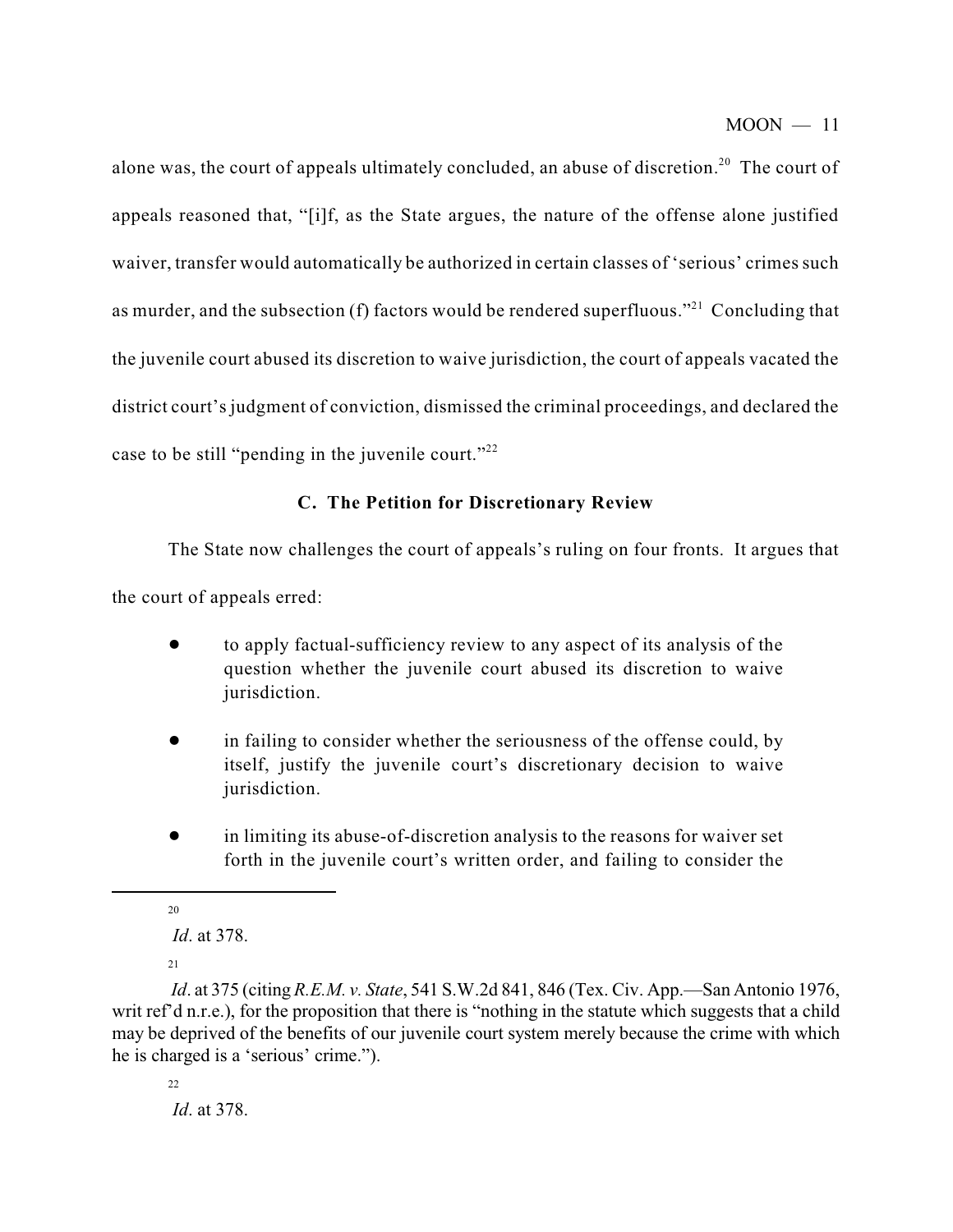reasons that the juvenile court proclaimed orally from the bench at the conclusion of the hearing.

in limiting its abuse-of-discretion analysis to a review of the specific reasons the juvenile court gave (whether written or oral), rather than to assay the entire record for any evidence that would support a valid reason to waive jurisdiction, regardless of whether the juvenile court purported to rely on that evidence/reason.

Review of these various assertions necessitates a fairly global exegesis of the statutory scheme for the waiver of juvenile-court jurisdiction in Texas, as well as the abundant case law that has been generated in the courts of appeals over the past half a century.

# **II. THE LAW AND THE STANDARD OF APPELLATE REVIEW**

# **A.** *Kent v. United States*

The transfer of a juvenile offender from juvenile court to criminal court for prosecution as an adult should be regarded as the exception, not the rule; the operative principle is that, whenever feasible, children and adolescents below a certain age should be "protected and rehabilitated rather than subjected to the harshness of the criminal system[.]" $^{23}$ Because the waiver of juvenile-court jurisdiction means the loss of that protected status, in *Kent v. United States*, the United States Supreme Court characterized the statutory transfer proceedings in the District of Columbia as "critically important," and held that any statutory mechanism for waiving juvenile-court jurisdiction must at least "measure up to the essentials

*Hidalgo*, 983 S.W.2d at 754. *See* TEX. FAM. CODE § 51.01(2) (Juvenile Justice Code is to be construed to balance "the concept of punishment for criminal acts" with the ideal "to remove, where appropriate, the taint of criminality from children committing certain unlawful acts"—all "consistent with the protection of the public and public safety").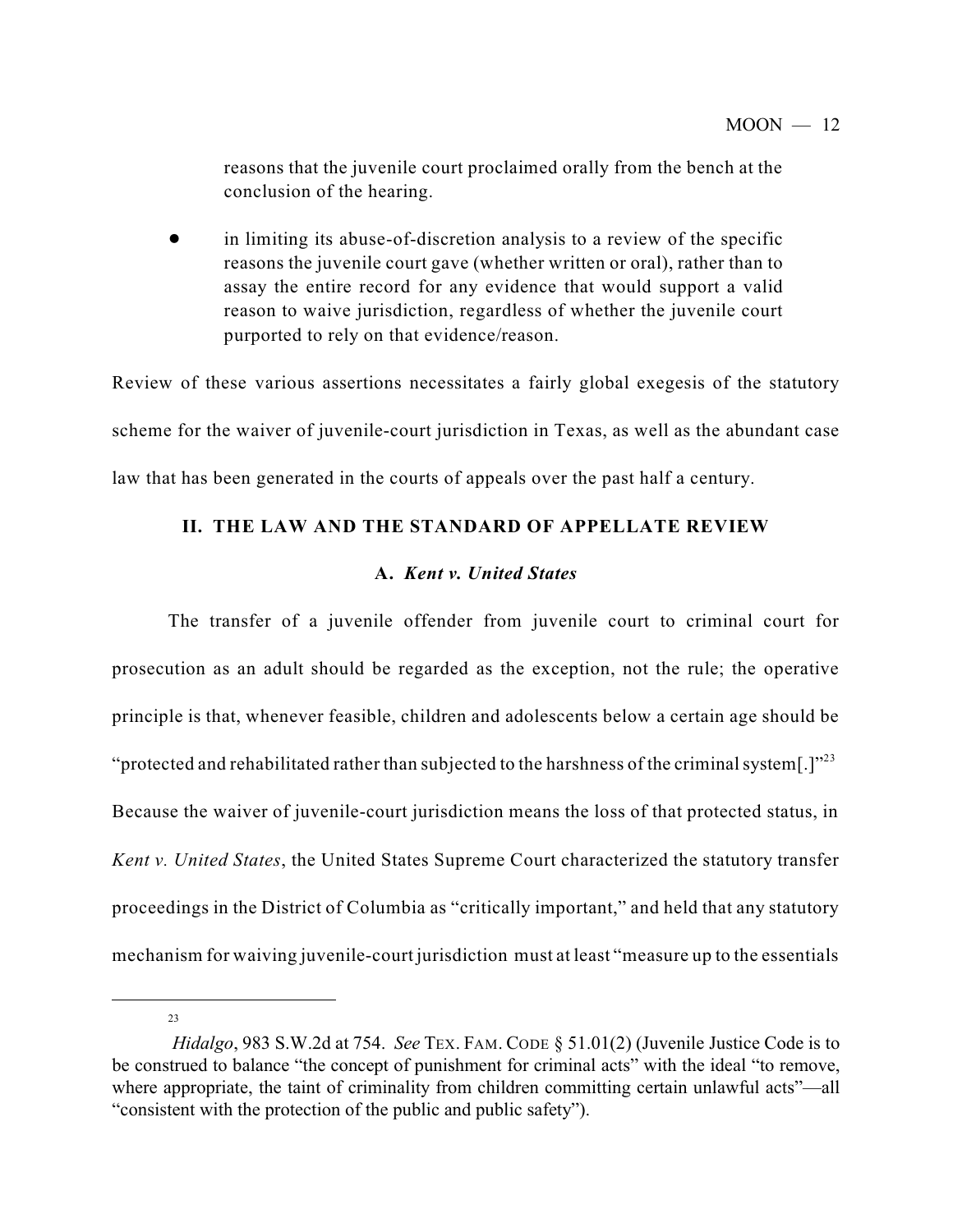of due process and fair treatment."<sup>24</sup> Among the requisites of a minimally fair transfer process, the Supreme Court tacitly assumed in *Kent*, is the opportunity for meaningful appellate review. $25$  The appellate court

must have before it a statement of the reasons motivating the waiver including, of course, a statement of the relevant facts. It may not assume that there are adequate reasons, nor may it merely assume that full investigation has been made. Accordingly, we hold that it is incumbent upon the Juvenile Court to accompany its waiver order with a statement of the reasons or considerations therefor. We do not read the [relevant District of Columbia] statute as requiring that this statement must be formal or that it should necessarily include conventional findings of fact. But the statement should be sufficient to demonstrate that the statutory requirement of full investigation has been met; and that the question has received the careful consideration of the Juvenile Court; and it must set forth the basis for the order with sufficient specificity to permit meaningful review.<sup>26</sup>

In an appendix to its opinion in *Kent*, the Supreme Court included a policy memorandum promulgated by the District of Columbia Juvenile Court that describes "determinative factors" for guiding the juvenile court's discretion in deciding whether waiver of its jurisdiction over a particular juvenile offender is appropriate.<sup>27</sup> The Texas Legislature soon incorporated those factors, albeit non-exclusively, into our own statutory scheme.<sup>28</sup> Missing

24

25

26

*See id.* at 561 ("Meaningful review requires that the reviewing court should review.").

*Id.* (internal quotation marks omitted).

27

*Id*. at 565-67.

28

Acts 1967, 60th Leg., ch. 475, § 4, p. 1083-84, eff. Aug. 28, 1967 (currently codified at

 <sup>383</sup> U.S. 541, 560-62 (1966).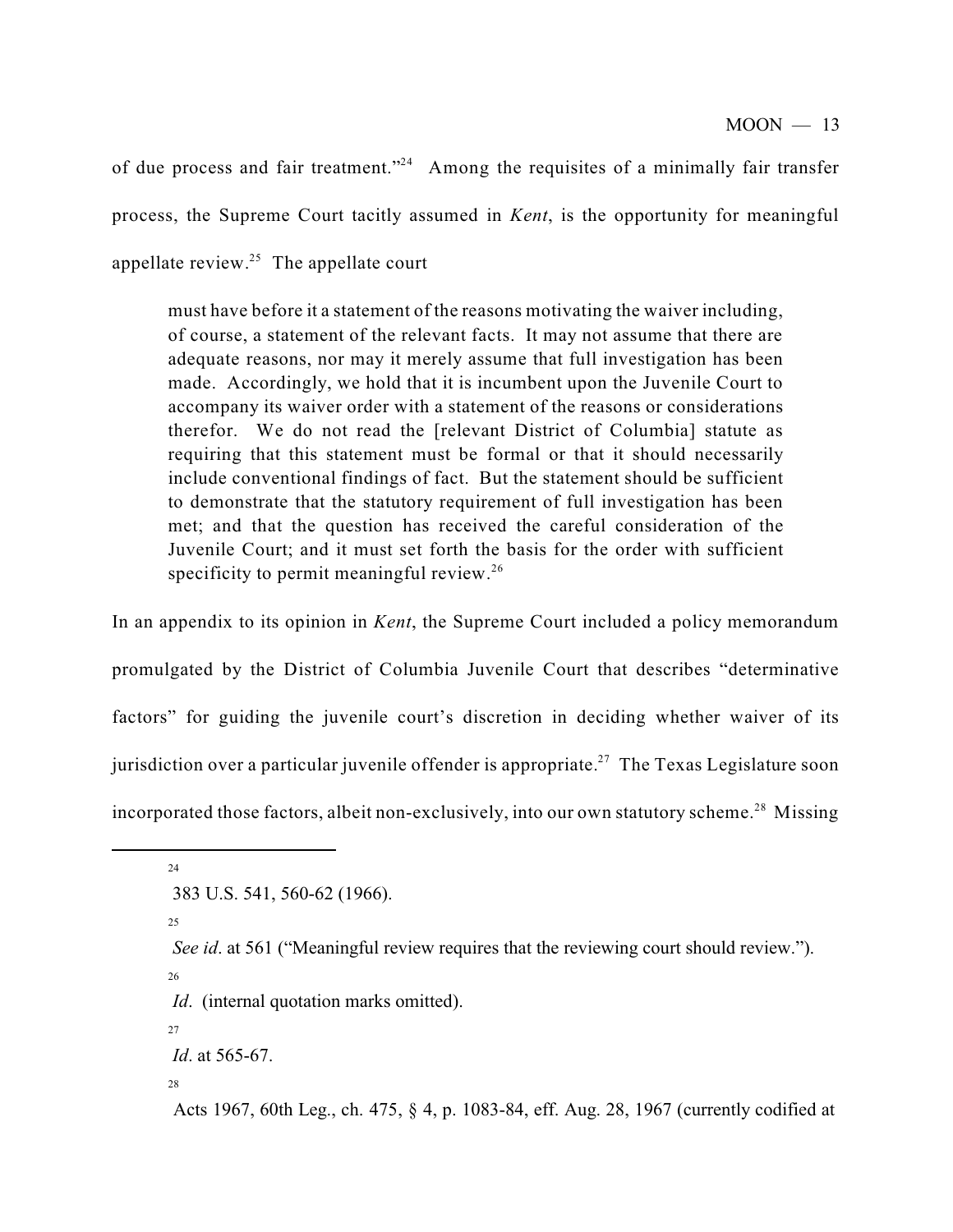from the Supreme Court's *Kent* opinion, however, is any detailed description of a standard for appellate review of the juvenile court's transfer decision.

#### **B. The Statutory Scheme**

The Juvenile Justice Code of the Texas Family Code specifically provides that the designated juvenile court of each county has "exclusive original jurisdiction over proceedings in all cases involving . . . delinquent conduct . . . engaged in by a person who was a child within the meaning of this title at the time the person engaged in the conduct."<sup>29</sup> "Delinquent conduct" includes "conduct . . . that violates a penal law of this state . . . punishable by imprisonment or by confinement in jail;"<sup>30</sup> and a "child," as defined by the Juvenile Justice Code, is any "person . . . ten years of age or older and under 17 years of age[.] $"$ <sup>31</sup> Thus, any person accused of committing a felony offense between his tenth and seventeenth birthdays is subject to the exclusive original jurisdiction of a juvenile court, meaning that the juvenile court has the "power to hear and decide" matters pertaining to the juvenile offender's case

29 TEX. FAM. CODE § 51.04(a). 30 *Id.* § 51.03(a)(1). 31 *Id.* § 51.02(2)(a).

TEX. FAM. CODE § 54.02(f)). *See* Robert O. Dawson, *Delinquent Children and Children in Need of Supervision: Draftsman's Comments to Title 3 of the Texas Family Code*, 5 TEX. TECH. L. REV. 509, 562 (1974) ("Most of the procedural safeguards incorporated in [§ 54.02] are probably required as a matter of federal constitutional law by the Supreme Court's decision in *Kent v. United States*, 383 U.S. 541 (1966)."). *But see, contra*: *Galloway v. State*, 578 S.W.2d 142, 143 (Tex. Crim. App. 1979) ("*Kent* did not purport to do more than construe the District of Columbia juvenile statutes, and it is not clear that it sets constitutional requirements.").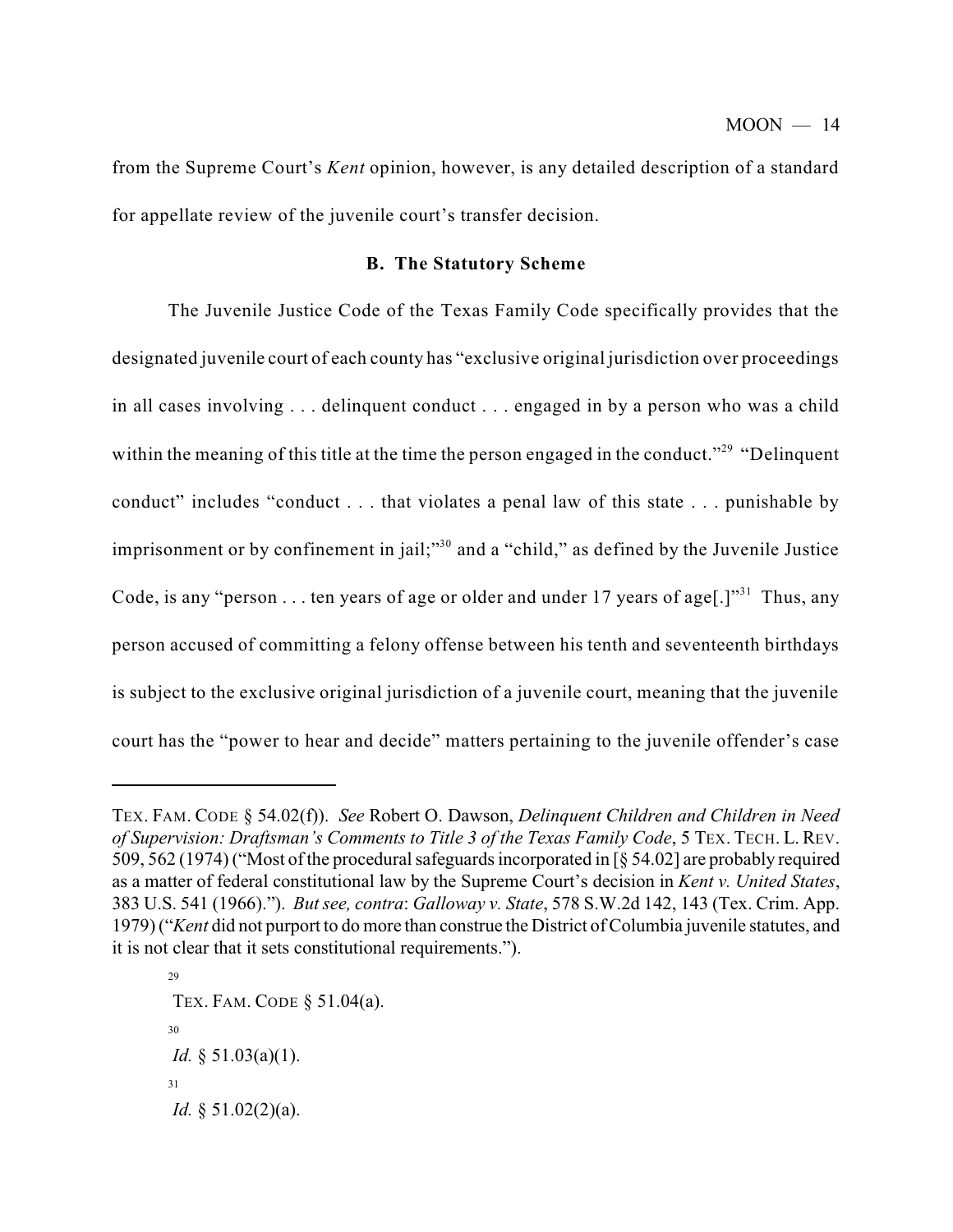"before any other court[,]" including the criminal district court, can review them. $32$ 

The right of the juvenile offender to remain outside the jurisdiction of the criminal district court, however, is not absolute. Section 54.02 of the Juvenile Justice Code provides that, if certain conditions are met, the "juvenile court may waive its exclusive original jurisdiction and transfer a child to the appropriate district court . . . for criminal proceedings[.]"<sup>33</sup> Before it may exercise its discretion to waive jurisdiction over an alleged child offender, the juvenile court must find that

(1) the child is alleged to have violated a penal law of the grade of felony; (2) the child was . . . 14 years of age or older at the time [of the alleged] offense, if the offense is . . . a felony of the first degree[;] and (3) after a full investigation and a hearing, the juvenile court determines that there is probable cause to believe that the child before the court committed the offense alleged and that because of the seriousness of the offense alleged or the background of the child the welfare of the community requires criminal proceedings

in the proper adult criminal court.<sup>34</sup> "In making the determination required by Subsection

[54.02](a)"—that is, whether the "welfare of the community" indeed requires adult criminal

proceedings to be instituted against the juvenile,

the [juvenile] court shall consider, among other matters: (1) whether the alleged offense was against person or property, with greater weight in favor of

BLACK'S LAW DICTIONARY 982 (10th ed. 2014) (defining "original jurisdiction" as "[a] court's power to hear and decide a matter before any other court can review the matter"). *See also id.* at 981 (defining "exclusive jurisdiction" as "[a] court's power to adjudicate an action or class of actions to the exclusion of all other courts").

<sup>33</sup> TEX. FAM. CODE § 54.02(a). 34 *Id.*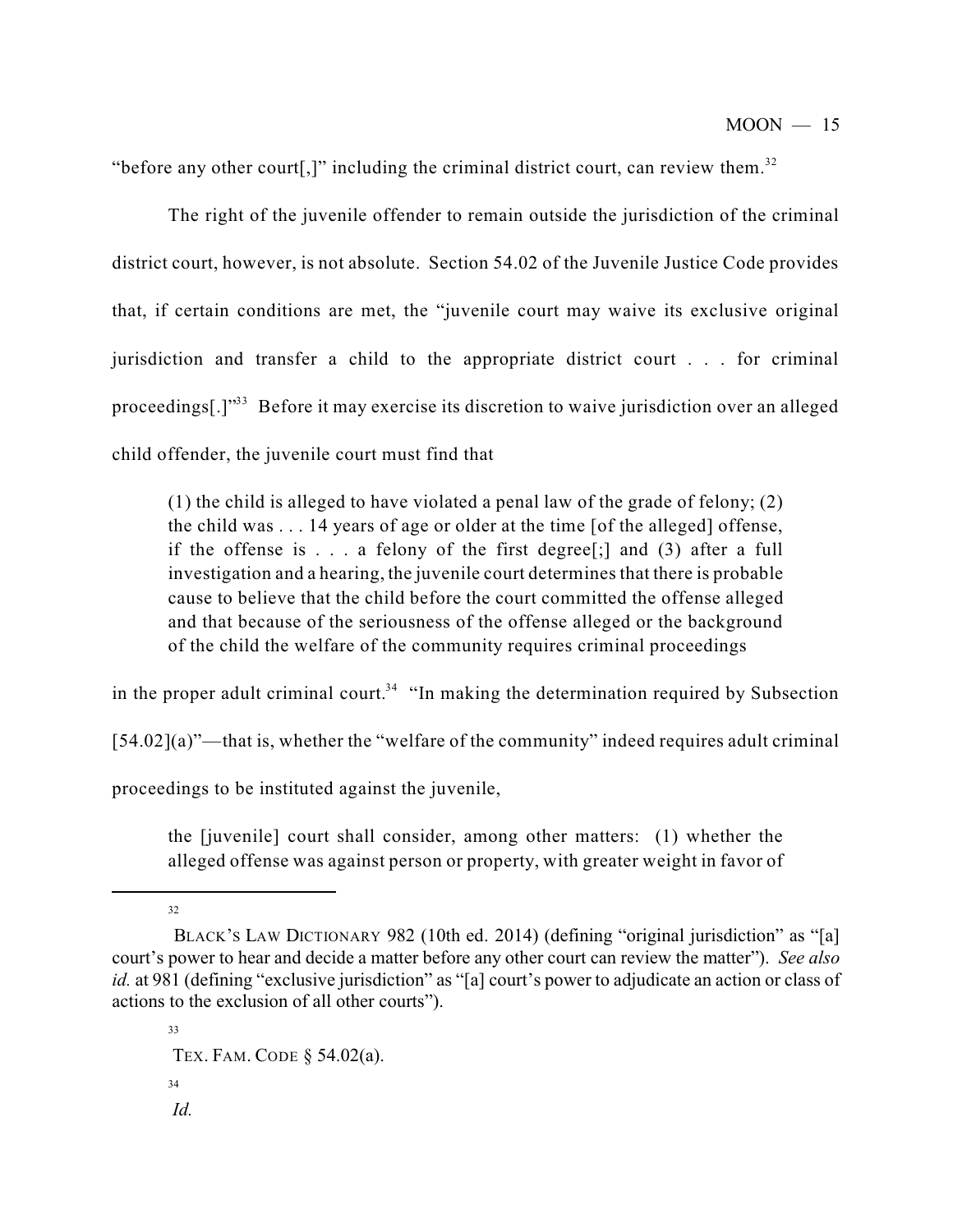transfer given to offenses against the person; (2) the sophistication and maturity of the child; (3) the record and previous history of the child; and  $(4)$ the prospects of adequate protection of the public and the likelihood of the rehabilitation of the child by use of procedures, services, and facilities currently available to the juvenile court.<sup>35</sup>

These non-exclusive factors serve, we have said, to facilitate the juvenile court's balancing of "the potential danger to the public" posed by the particular juvenile offender "with the juvenile offender's amenability to treatment."<sup>36</sup> Finally, should the juvenile court choose to exercise its discretion to waive jurisdiction over the child, then the Juvenile Justice Code directs it to "state specifically" in a written order "its reasons for waiver and [to] certify its action, including the written order and findings of the court."<sup>37</sup>

For the juvenile, there are a number of advantages to remaining outside of the jurisdiction of the adult criminal courts. Not the least of these advantages is that, with but a few exceptions, a "child may not be committed or transferred to a penal institution or other facility used primarily for the execution of sentences of persons convicted of crime, *except*

35

36 *Hidalgo*, 983 S.W.2d at 754. 37 TEX. FAM. CODE § 54.02(h)

*Id.* § 54.02(f). These are the factors that derive from the *Kent* appendix. *See* note 27, *ante*. Theyare "intended to guide the [juvenile] court's discretion in making the determination to transfer." Dawson, 5 TEX. TECH. L. REV. at 564. Initially, Section 54.02(f) embraced all six of the *Kent* factors, but the statute was amended in 1996 to remove two of them. Acts 1995, 74th Leg., ch. 262, § 34, p. 2533, eff. Jan. 1, 1996.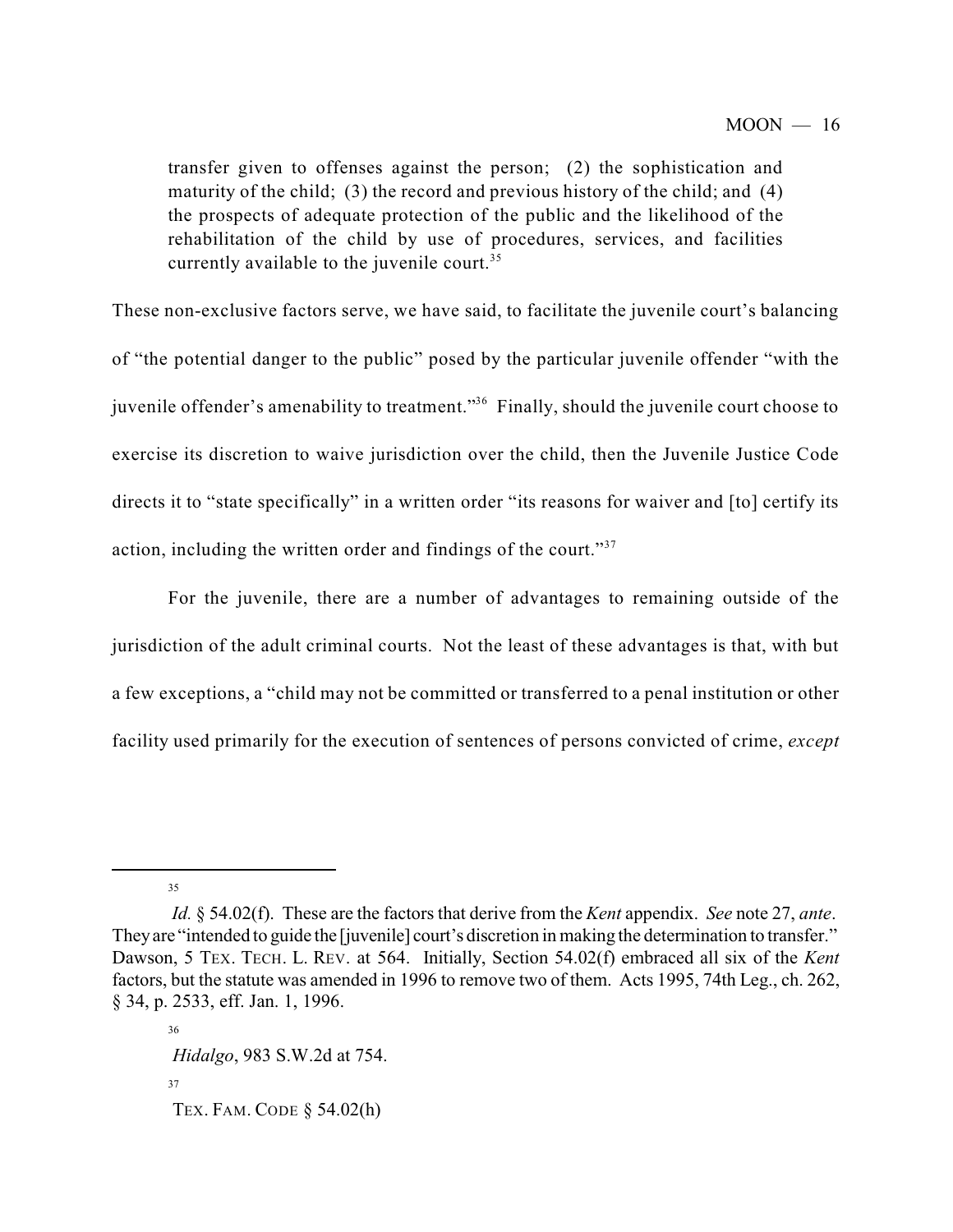... after transfer for prosecution in criminal court under Section 54.02[.]"<sup>38</sup> Indeed, a juvenile offender may not even be handed a sentence—"no disposition may be made"—upon his being "found to have engaged in delinquent conduct" unless and until the juvenile court or a jury determines that "the child is in need of rehabilitation or the protection of the public or the child requires that disposition be made."<sup>39</sup> And we ourselves have acknowledged the goals of the criminal justice system and the juvenile-justice system to be fundamentally different, describing the former as more "retributive" than its "rehabilitative" juvenile counterpart. 40

Prior to January 1, 1996, Section 56.01 of the Juvenile Justice Code provided, in one phrasing or another, that an appeal "from an order entered under . . . Section 54.02 of this

<sup>38</sup>

There are other exceptions to this general rule not implicated in this case, including an exception for "temporary detention in a jail or lockup pending juvenile court hearing," *id.* § 51.13(c)(1), as well as one for "transfer . . . under Section 245.151(c), Human Resources Code." *Id.* § 51.13(c)(3); *see also* TEX.HUM.RES.CODE § 245.151(c) (the Texas Juvenile Justice Department "shall transfer" an adjudicated juvenile offender "to the custody of the Texas Department of Criminal Justice for the completion of the person's sentence" when, pursuant to court order under TEX. FAM. CODE  $\S$  54.11(i)(2) and TEX. HUM. RES. CODE  $\S$  244.014(a), the juvenile court determines that "the child's conduct" while under State supervision "indicates that the welfare of the community requires the transfer").

*See* TEX.FAM.CODE § 54.04(c) ("If the court or jury does not so find, the court shall dismiss the child and enter a final judgment without any disposition."). In keeping with the Juvenile Justice Code's stated purpose to "remove, where appropriate, the taint of criminality from children committing certain unlawful acts[,]" TEX.FAM.CODE § 51.01(2)(B), the juvenile-justice equivalent of a "conviction" for delinquent conduct is referred to instead as an "adjudication," TEX.FAM.CODE § 54.03, and the juvenile-justice equivalent of a "sentence" for an adjudication is instead referred to as a "disposition." TEX. FAM. CODE § 54.04.

<sup>40</sup>

*Hidalgo*, 983 S.W.2d at 755.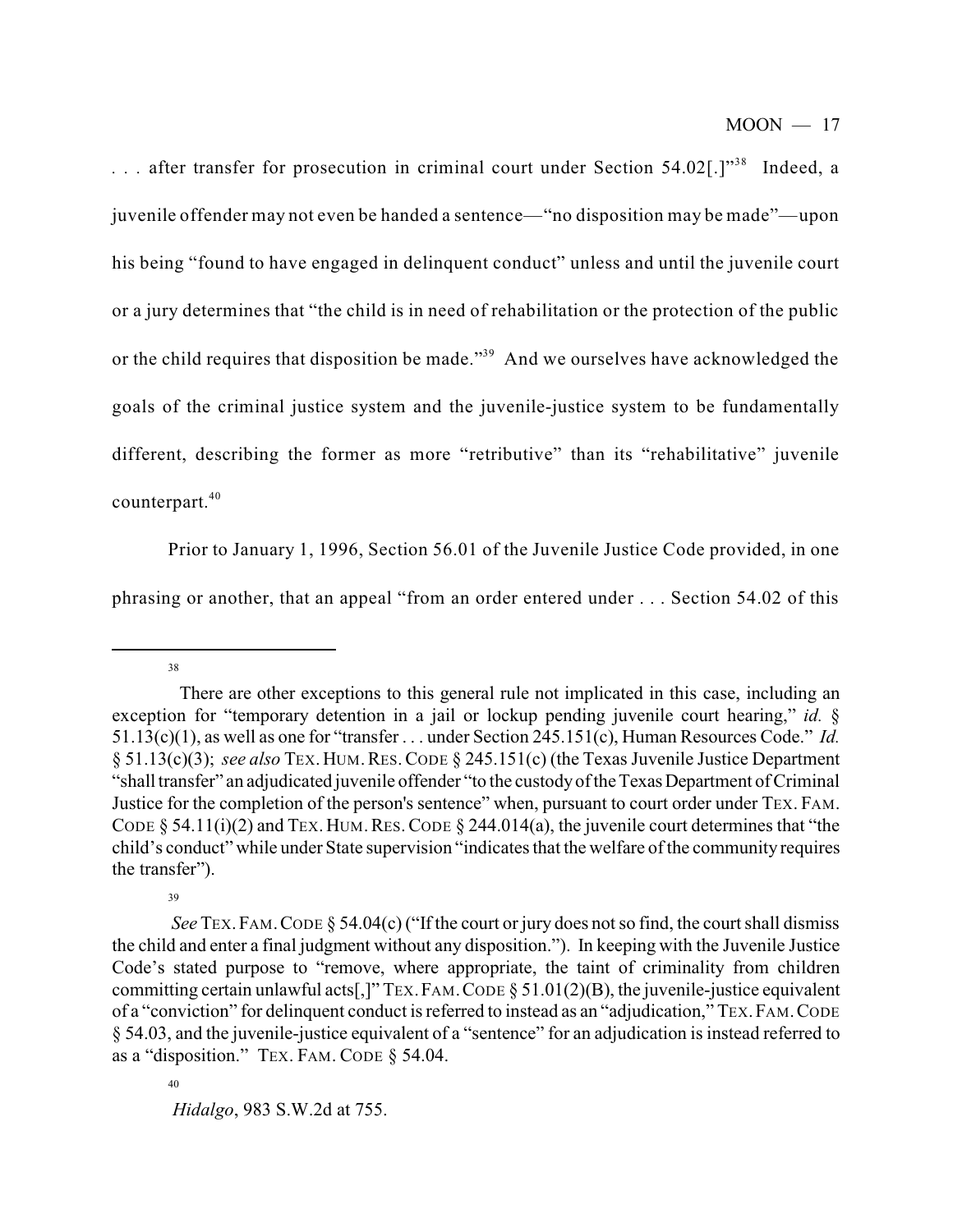code respecting transfer of the child to criminal court for prosecution as an adult" could be taken "by or on behalf of a child" directly from the juvenile court to the proper court of appeals.<sup>41</sup> What this meant in practical terms was that an alleged juvenile offender could complain immediately of the juvenile court's order waiving its jurisdiction, and, if appropriate, seek discretionary review from the Texas Supreme Court "as in civil cases generally."<sup>42</sup> In 1995, however, the Legislature approved an amendment to the Juvenile Justice Code, effective January 1, 1996, in which the portion of Section 56.01(c) that provides for the direct, civil appealability of Section 54.02 waivers was struck.<sup>43</sup> Contemporaneous with this amendment, the Legislature added Article 44.47 to the Texas Code of Criminal Procedure, providing in Section (b) thereof that a "defendant may appeal a transfer under [Section 54.02, Family Code] *only* in conjunction with the appeal of a conviction of  $\dots$  the offense for which the defendant was transferred to criminal court."<sup>44</sup> What this means in practical terms is that an alleged juvenile offender may no longer immediately appeal from the juvenile court's waiver of jurisdiction; instead, he must wait until such time as he may be convicted in an adult criminal court to complain, on appeal, of

41

*See* Acts 1973, 63d Leg., ch. 544, § 1. p. 1483, eff. Sept. 1, 1973.

42 *Id.* 43 Acts 1995, 74th Leg., ch. 262, § 48, p. 2546, eff. Jan. 1, 1996. 44 *Id.* at § 85, p. 2584 (emphasis added).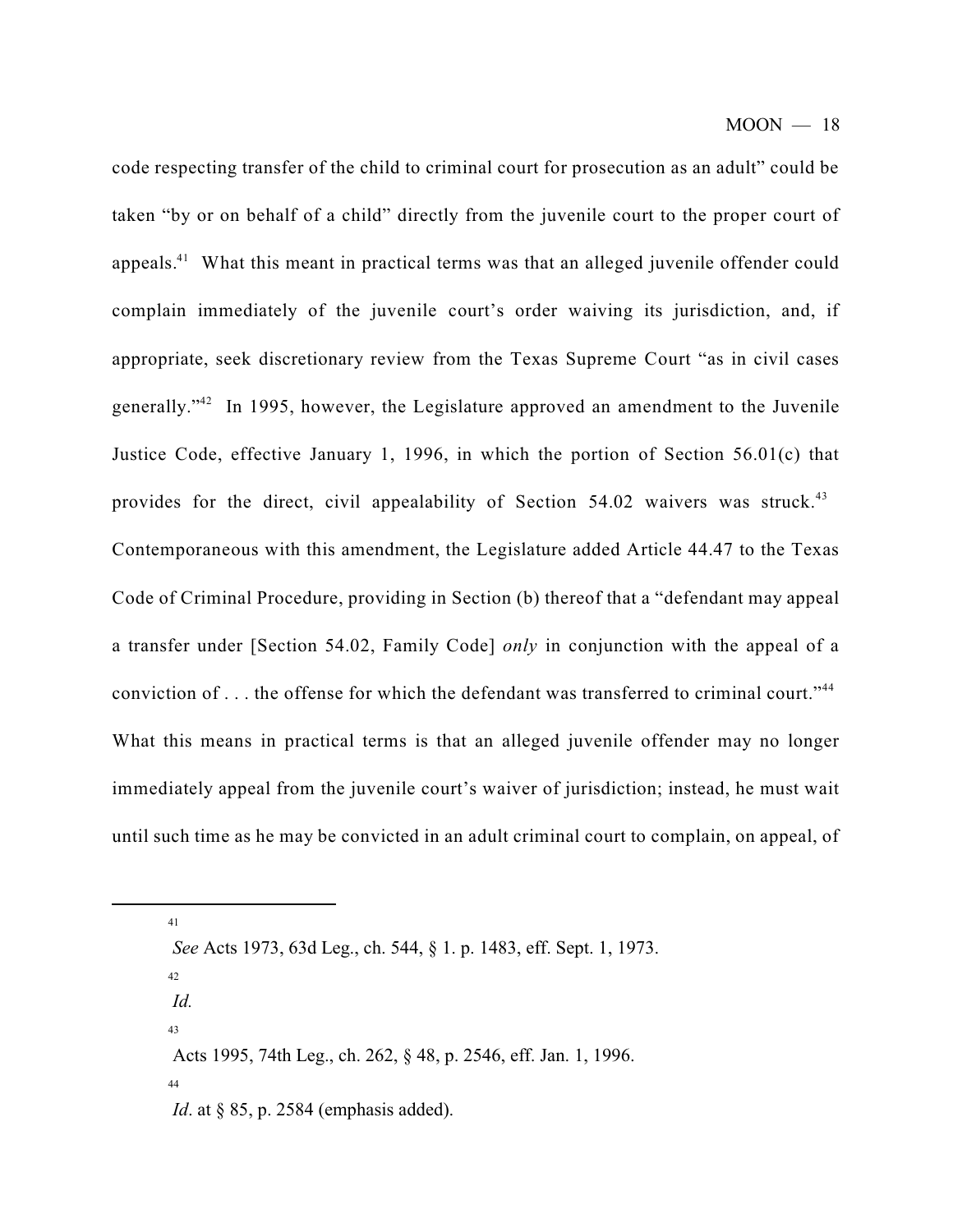some error in the juvenile court's transfer ruling. Although the Legislature designated an appeal from a juvenile court's Section 54.02 order to be a "criminal matter . . . governed by [the Code of Criminal Procedure] and the Texas Rules of Appellate Procedure that apply to a criminal case[,]" it nevertheless expressly provided, in Article 44.47(d), that an appeal under Article 44.47(b) "may include any claims under the law that existed before January 1, 1996, that could have been raised on direct appeal in a transfer under Section 54.02, Family Code."<sup>45</sup>

What is lacking in our statutory scheme—as is lacking in *Kent*—is any express statement of the applicable standard of appellate review of the juvenile court'stransfer order. In the absence of an explicit statutory standard of appellate review, the courts of appeals have filled the void with decisional law spelling out how they will go about providing the "meaningful review" contemplated by *Kent*.

#### **C. The Consensus in the Courts of Appeals**

In the absence of explicit provisions in the Juvenile Justice Code that define a standard for appellate review of juvenile transfer orders, the general consensus of the various courts of appeals has been as follows. The burden is on the petitioning party, the State, to produce evidence to inform the juvenile court's discretion as to whether waiving its otherwiseexclusive jurisdiction is appropriate in the particular case.<sup>46</sup> Transfer of a juvenile offender

<sup>45</sup>

*Id.*

<sup>46</sup>

*Matter of Honsaker*, 539 S.W.2d 198, 201 (Tex. Civ. App. —Dallas 1976, ref'd n.r.e.);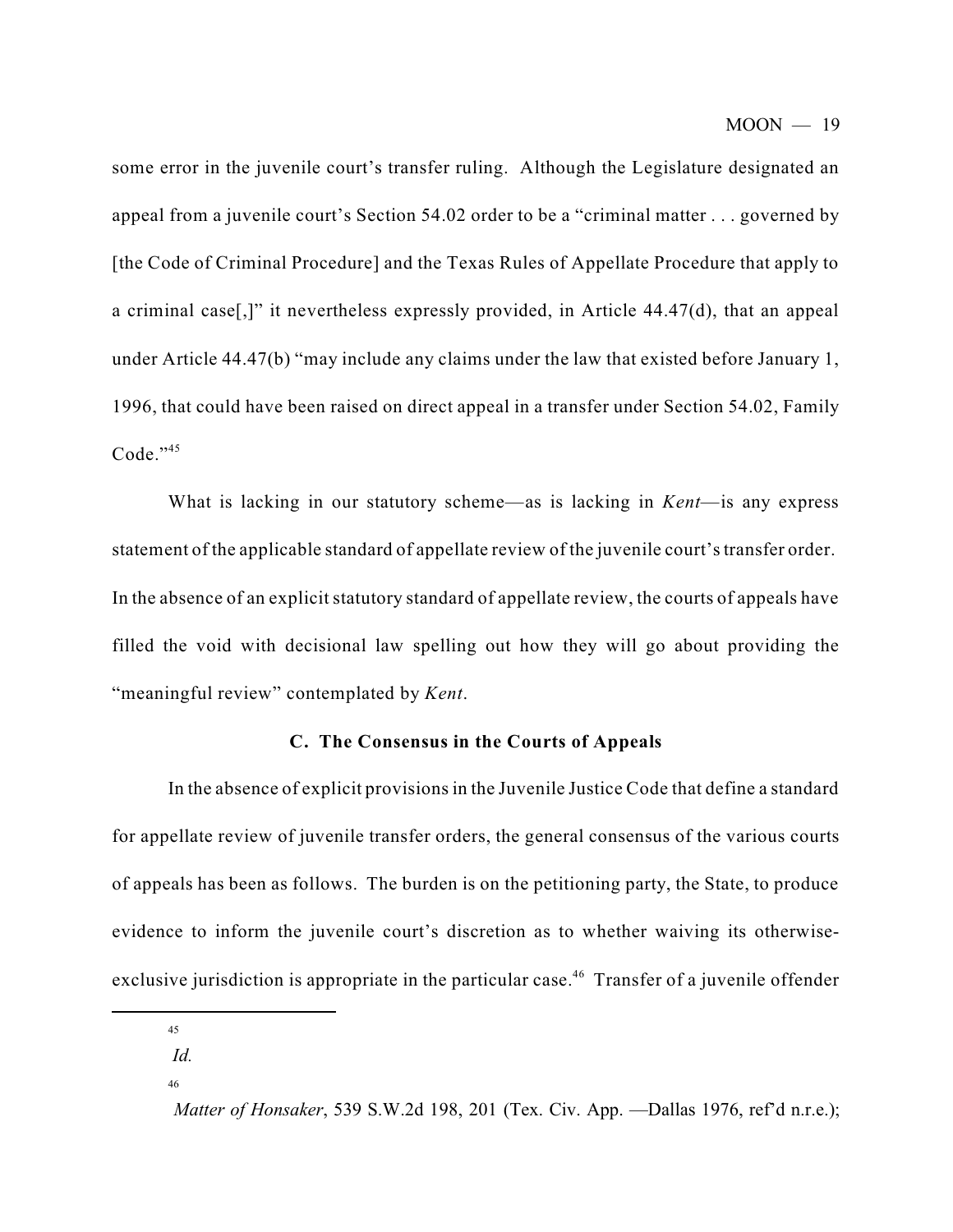to criminal court is appropriate only when the State can persuade the juvenile court, by a preponderance of the evidence, $47$  that the welfare of the community requires transfer of jurisdiction for criminal proceedings, either because of the seriousness of the offense or the background of the child (or both).<sup>48</sup> In exercising its discretion, the juvenile court must consider all of the *Kent* factors as currently codified in Section 54.02(f) of the Juvenile Justice Code;<sup>49</sup> "it is from the evidence concerning [the Section 54.02(f)] factors that a [juvenile] court makes its final determination."<sup>50</sup> But it need not find that each and every one of those factors favors transfer before it may exercise its discretion to waive jurisdiction.<sup>51</sup> It may transfer the juvenile so long as it is satisfied by a preponderance of the evidence that

47

48

*Matter of P.B.C.*, 538 S.W.2d.448, 453 (Tex. Civ. App.—El Paso 1976, no writ).

*Faisst v. State*, 105 S.W.3d 8, 11 (Tex. App.—Tyler 2003, no pet.).

49

50

*Matter of M.I.L.*, 601 S.W.2d at 177.

*B.R.D. v. State*, 575 S.W.2d 126, 131 (Tex. Civ. App.—Corpus Christi 1978, writ ref'd n.r.e.); *Matter of M.I.L.*, 601 S.W.2d 175, 177 (Tex. Civ. App.—Corpus Christi 1980, no writ); *Matter of E.D.N*., 635 S.W.2d 798, 800 (Tex. App.—Corpus Christi 1982, no writ); *Moore v. State*, 713 S.W.2d 766, 768 (Tex. App.—Houston [14th Dist.] 1986, no writ).

*See In re J.R.C.*, 522 S.W.2d 579, 584 (Tex. Civ. App.—Texarkana 1975, ref'd n.r.e.) (juvenile court's "findings should show an investigation in every material field [listed in Section  $54.02(f)$ ] was undertaken and the result thereof").

*E.g.*, *Matter of J.R.C.*, 551 S.W.2d 748, 753 (Tex. Civ. App.—Texarkana 1977, ref'd n.r.e.); *D.J.R. v. State*, 565 S.W.2d 392, 395 (Tex. Civ. App.—Fort Worth 1978, no writ); *Matter of G.B.B.*, 572 S.W.2d 751, 756 (Tex. Civ. App.—El Paso 1978, ref'd n.r.e.); *Casiano v. State*, 687 S.W.2d 447, 449 (Tex. App.—Houston [14th Dist.] 1985, no writ); *Matter of K.D.S.*, 808 S.W.2d 299, 302 (Tex. App.—Houston [1st Dist.] 1991, no writ); *C.M. v. State*, 884 S.W.2d 562, 564 (Tex. App.—San Antonio 1994, no writ).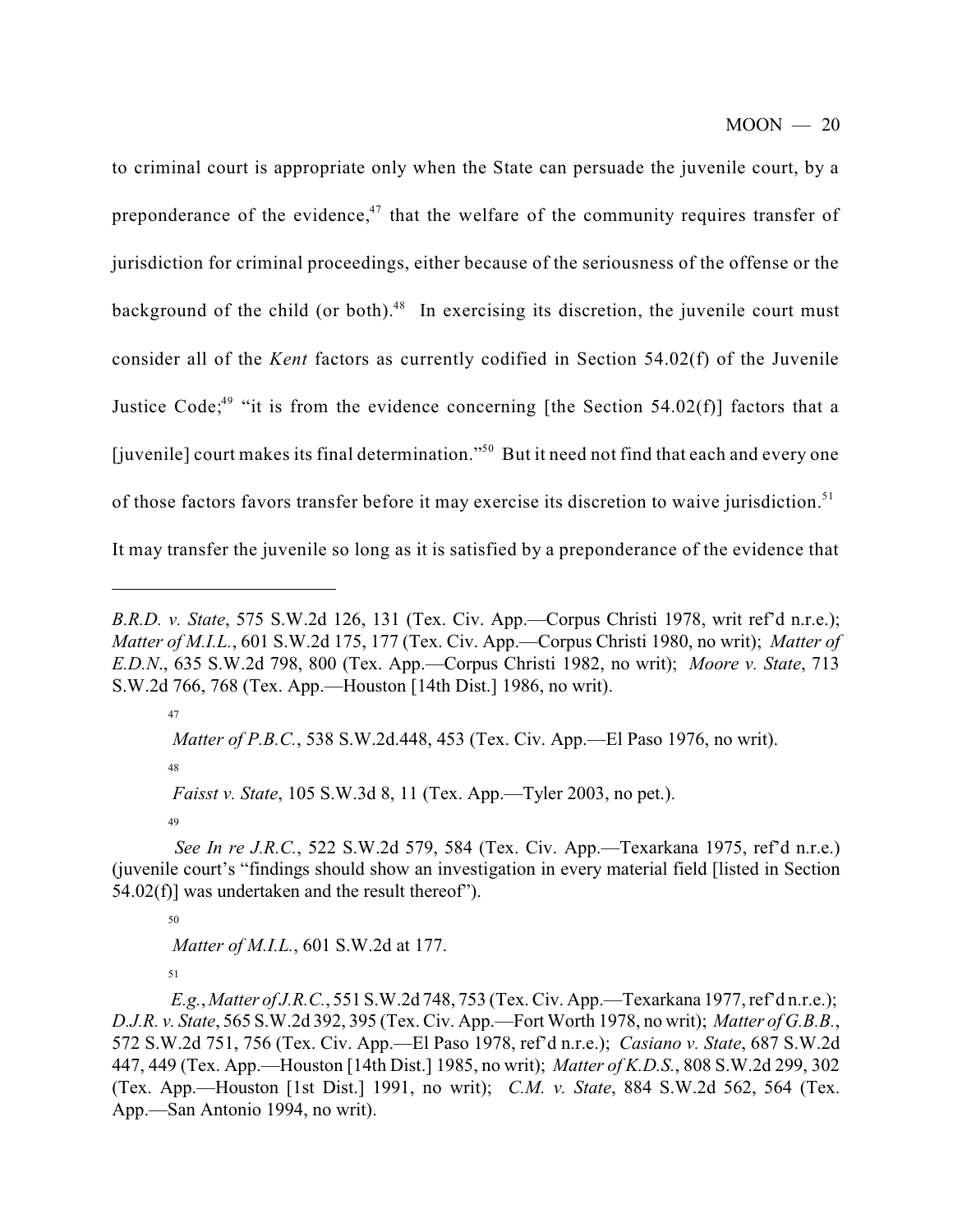the seriousness of the offense or the background of the child (or both) indicates that the welfare of the community requires criminal proceedings.<sup>52</sup>

With respect to the adequacy of the written order mandated by Section 54.02(h), the courts of appeals have generally agreed, first of all, that the written order must reflect the juvenile court's "reasons" for waiving jurisdiction.<sup>53</sup> Despite the express edict of the statute (*i.e.*, the written order "shall state *specifically* [the juvenile court's] reasons for waiver"), the courts of appeals have sometimes sanctioned orders that recited the reasons for transfer in terms no more specific than the bare statutory language, namely, that because of the

<sup>52</sup>

*See, e.g.*, *Matter of J.R.C.*, 551 S.W.2d at 753 ("Section 54.02 does not require that, in order for the juvenile court to waive its jurisdiction, all of the matters listed in Subsection (f) must be established. \* \* \* The statute only directs that the juvenile court *consider* the matters listed under Subsection (f) in making its determination.  $***$  They are the criteria by which it may be determined if the juvenile court properly concluded that the seriousness of the offense or the background of the child required a transfer to criminal court."); *In re Q.D.*, 600 S.W.2d 392, 395 (Tex. Civ. App.—Fort Worth 1980, no writ) ("[T]he [juvenile] court is bound only to consider all [of the Subsection (f)] factors. It need not find that each factor is established by the evidence."); *P.G. v. State*, 616 S.W.2d 635, 639 (Tex. Civ. App.—San Antonio 1981, ref'd n.r.e.) ("The [juvenile] court need not find that all the factors in subdivision (f) have been established, but it must consider all these factors and state the reasons for its transfer so that the appellate court may review the basis on which the conclusion was made and can determine whether the evidence so considered does in fact justify that conclusion."); *Matter of E.D.N.*, 635 S.W.2d at 800 ("If the evidence establishes enough of the factors in subdivision (f) to convince the [juvenile] court that a transfer is in the best interest of the child and community, we will not disturb that order."); *McKaine v. State*, 170 S.W.3d 285, 291 (Tex. App.—Corpus Christi 2005, no pet.) (While the juvenile court must consider all of these factors before transferring the case to district court, it is not required to find that each factor is established by the evidence. \*\*\* The court is also not required to give each factor equal weight as long as each is considered.").

<sup>53</sup>

*See e.g.*, *In re J.R.C.*, 522 S.W.2d at 584 ("The reasons motivating the Juvenile Court's waiver of jurisdiction must expressly appear."); *P.G.*, 616 S.W.2d at 639 (juvenile court must "state the reasons for its transfer").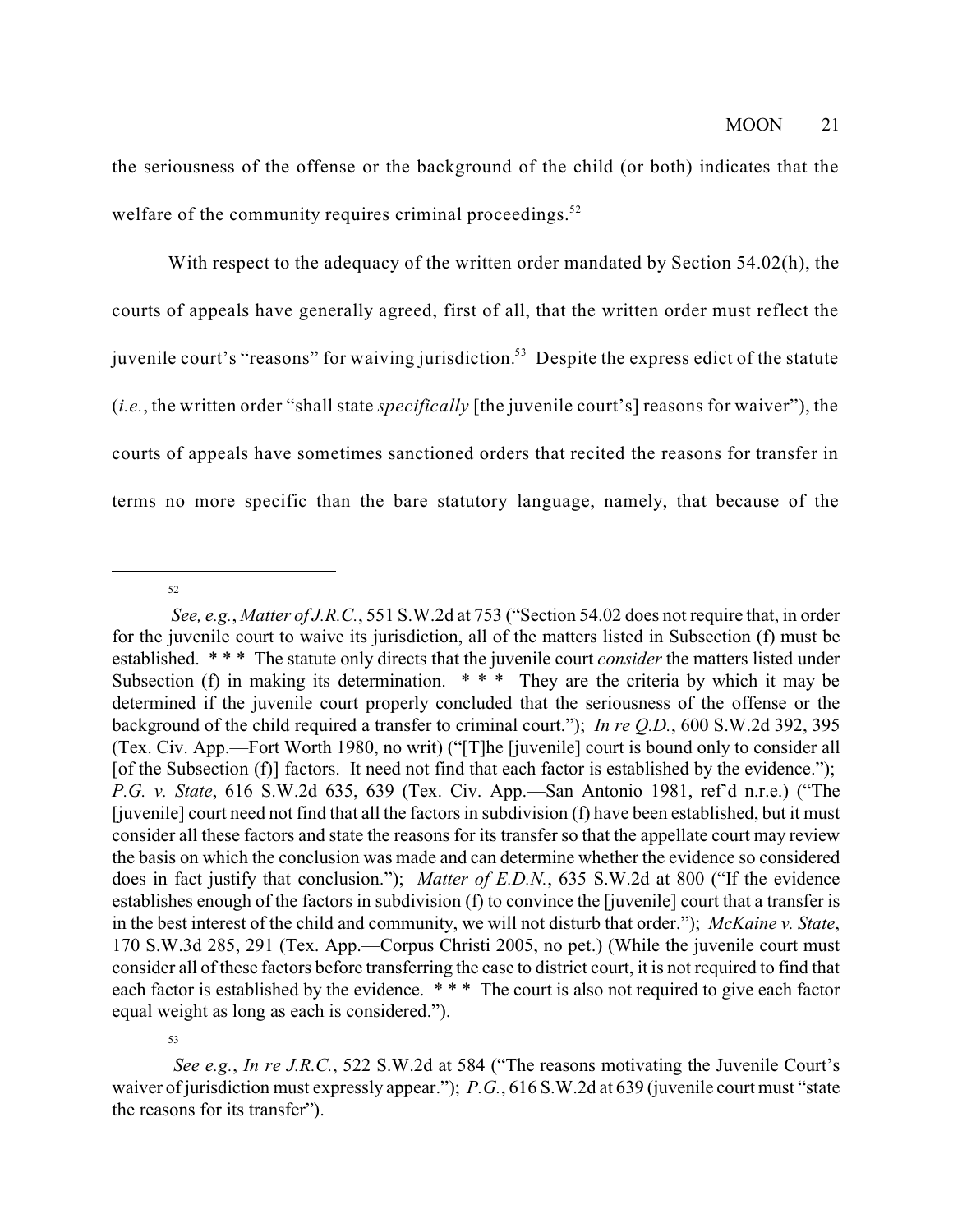seriousness of the offense or the background of the child, transfer is required to ensure the welfare of the community.<sup>54</sup> In addition to specifying "reasons," the order should also expressly recite that the juvenile court actually took the Section 54.02(f) factors into account in making this determination.<sup>55</sup> But it need make no particular findings of fact with respect to those factors,<sup>56</sup> notwithstanding Section 54.02(h)'s pointed requirement that the juvenile

54

55

*In re W.R.M.*, 534 S.W.2d at 182 (order is sufficient if it "discloses that the matters listed in Subsection (f) were considered"); *In re C.L.Y.*, 570 S.W.2d at 239 (transfer order stated that the juvenile court "has considered" the Subsection 54.02(f) factors); *P.G.*, 616 S.W.2d at 638-39 (juvenile court's order "listed the  $\ldots$  factors of section 54.02(f) and stated that each had been considered in making a determination" that waiver of jurisdiction was appropriate); *Casiano*, 687 S.W.2d at 449 ("An order is sufficient which states [*inter alia*] that all factors listed in § 54.02(f) were considered by the [juvenile] court[.]").

56

*See* note 54, *ante*. Early case law seemed to contemplate that greater specificity might be

*Matter of Honsaker*, 539 S.W.2d at 200, 201-02 (construing *In re J.R.C.* and holding that a transfer order that recited the statutory criteria for waiver of juvenile jurisdiction and found them to be satisfied provided "sufficient specificity . . . to allow an appellate court to review and understand the reason for the juvenile court's determination"); *D.L.C. v. State*, 533 S.W.2d 157, 159 (Tex. Civ. App.—Austin 1976, no writ) (order stating in conclusory terms that the Subsection (f) factors were satisfied, without going into detail, was nevertheless sufficient to comply with the requirement of written "reasons" in Subsection (h)); *In re W.R.M.*, 534 S.W.2d 178, 181 (Tex. Civ. App.—Eastland 1976, no writ) ("In the instant case, the order discloses that the matters listed in Subsection (f) were considered, and the order states specific reasons for waiver. The fact that some of the recitations constitute conclusions does not require a reversal of the court's order."); *Q.V. v. State*, 564 S.W.2d 781, 784 (Tex. Civ. App.—San Antonio 1978, ref'd n.r.e.) (written transfer order that merely stated conclusorily that Subsection (f) factors were satisfied, *sans* any detailed description of the evidence, was nevertheless "sufficiently specific as to the 'reasons' for" the juvenile court's decision to waive jurisdiction); *In re C.L.Y.*, 570 S.W.2d 238, 239, 241 (Tex. Civ. App.—Houston [1st Dist.] 1978, no writ) (same); *Appeal of B.Y.*, 585 S.W.2d 349, 351 (Tex. Civ. App.—El Paso 1979, no writ) ("Reversible error is not present here by the fact that the [juvenile court's] order seems to parrot the Section 54.02 list of factors the [juvenile court] should consider in making a transfer; the enumerated reasons are supported by evidence. The order is sufficient."); *In re I.B.*, 619 S.W.2d 584, 587 (Tex. Civ. App.—Amarillo 1981, no writ) (same); *Matter of T.D.*, 817 S.W.2d 771, 775-77 (Tex. App.—Houston [1st Dist.] 1991, writ denied) (same).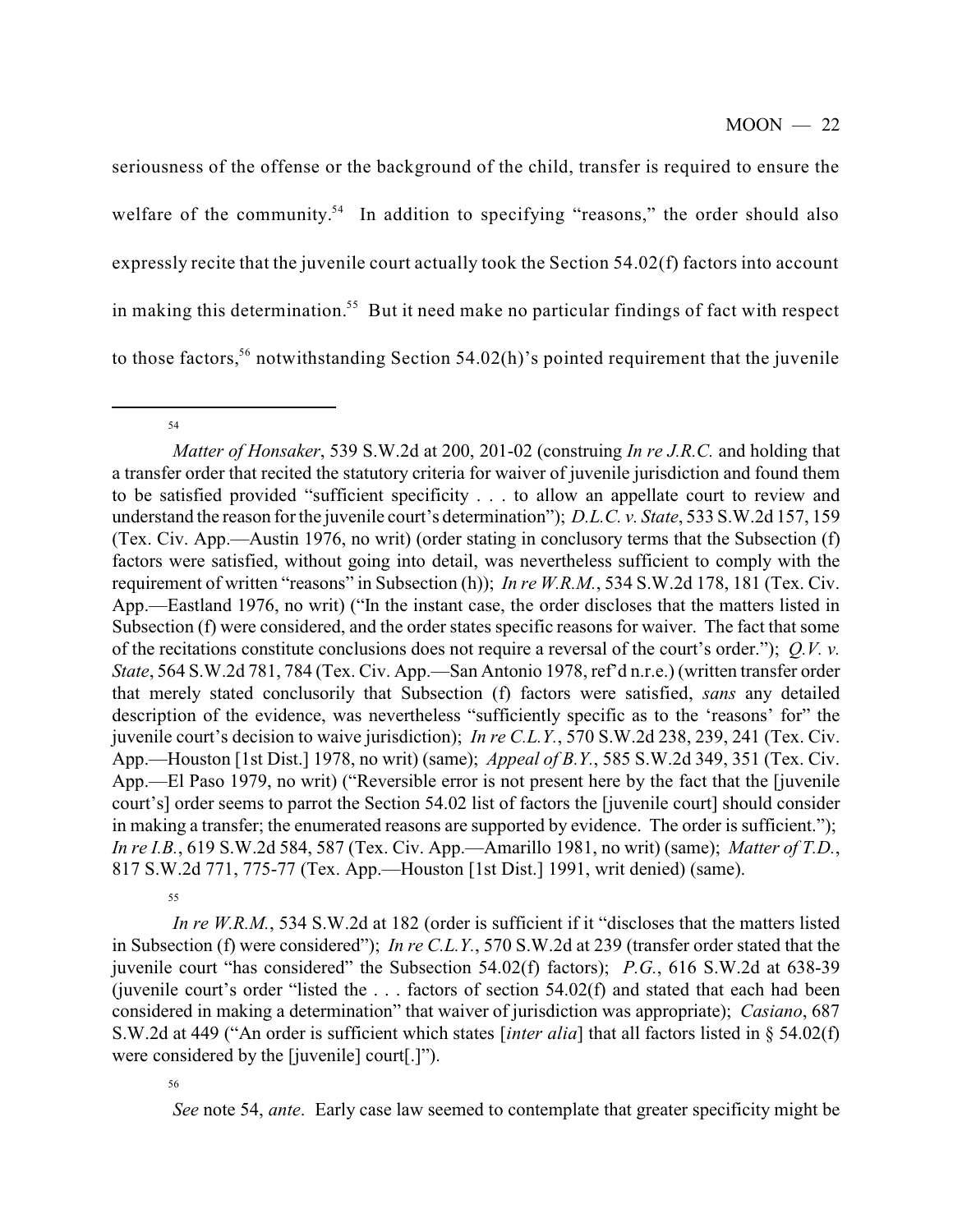court "certify its action, including the . . . findings of the court[.]"

The courts of appeals have also uniformly agreed that, absent an abuse of discretion, a reviewing court should not set aside the juvenile court's order transferring jurisdiction.<sup>57</sup> What they mean by "abuse of discretion" in this context is not altogether clear. Some courts of appeals have declared that the juvenile court's decision must simply be a guided one, not

arbitrary or capricious.<sup>58</sup> Even so, the courts of appeals have entertained various challenges

57

*E.g.*, *Matter of Honsaker*, 539 S.W.2d at 201; *C.M.*, 884 S.W.2d at 563; *Matter of J.P.O.*, 904 S.W.2d 695, 698 (Tex. App.—Corpus Christi 1995, writ denied); *Matter of K.B.H.*, 913 S.W.2d 684, 687-88 (Tex. App.—Texarkana 1995, no pet.); *In re J.J.*, 916 S.W.2d 532, 535 (Tex. App.—Dallas 1995, no writ); *State v. Lopez*, 196 S.W.3d 872, 874 (Tex. App.—Dallas 2006, pet. ref'd); *Faisst*, 105 S.W.3d at 12. *Cf. T.P.S. v. State*, 590 S.W.2d 946, 953-54 (Tex. Civ. App.—Dallas 1979, ref'd n.r.e.) (observing that *Kent* "recognizes that the statute of the District of Columbia there in question gave the juvenile court a substantial degree of discretion as to the factual considerations to be evaluated, the weight to be given them and the conclusion to be reached") (internal quotation marks omitted).

58

*See, e.g.*, *Matter of M.D.B.*, 757 S.W.2d 415, 417 (Tex. App.—Houston [14th Dist.] 1988,

necessary to satisfy*Kent*'s emphasis on meaningful appellate review. *See In re J.R.C.*, 522 S.W.2d at 583-84 ("To sum up, besides giving reasons for waiver in its order the Juvenile Court has a mandatorydutyto file findings covering matters actuallyconsidered, including allmattersmentioned in Subsection (f), and to certify such order and findings to the appropriate district court."). This insistence on "rigid adherence to the governing statutes . . . in proceedings of this nature[,]" *id*. at 584, however, soon gave way to a laxer attitude that, so long as the juvenile court's order identified the relevant factors (however conclusorily) and the evidence would support a transfer based on those factors, the order would be regarded as sufficient. *See* Douglas A. Hager, *Does the Texas Juvenile Waiver Statute Comport with the Requirements of Due Process?*, 26 TEX.TECH.L.REV. 813, 838-45 (1995) (tracing the retreat of the courts of appeals from "the procedural safeguards inherent in the *J.R.C.* holding"); Robert O. Dawson, *Delinquent Children and Children in Need of Supervision: Draftsman's Comments to Title 3 of the Texas Family Code*, 5 TEX. TECH. L. REV. 509, 564-65 (1974) ("The committee's draft [of Section 54.02(h)] stated that if the juvenile court waives jurisdiction 'it shall briefly state in the order its reasons for waiver.' The fact that the Legislature changed 'briefly state' to 'state specifically' indicates that it contemplated more than merely an adherence to printed forms and, indeed, contemplated a true relevation [sic] of reasons for making this discretionary decision.").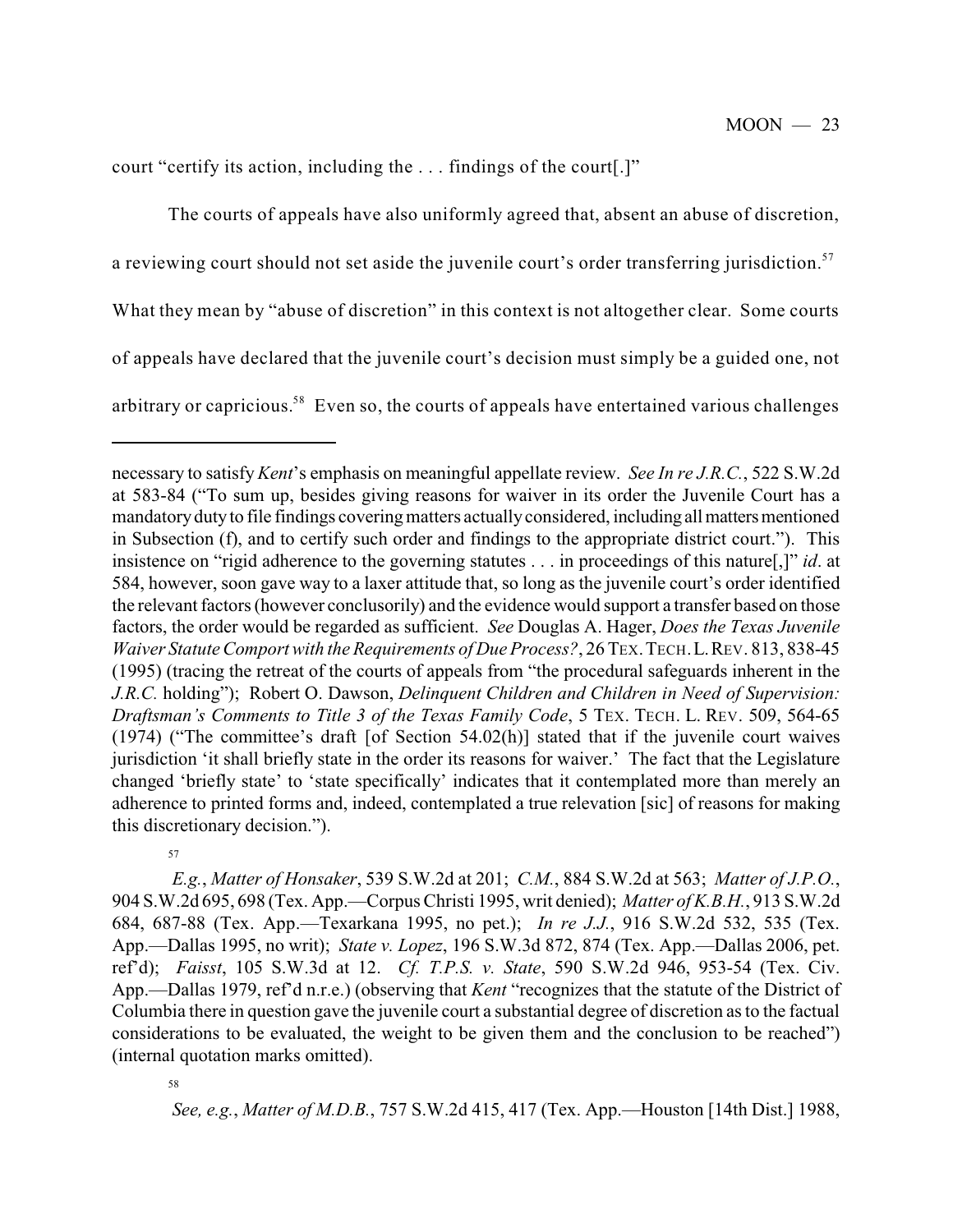to the legal and/or factual sufficiency of the evidence presented at the transfer hearing to support the juvenile court's decision to waive its jurisdiction.<sup>59</sup> Some courts of appeals (like the court of appeals in this case) have examined the evidence to determine its sufficiency to support specific findings of fact with respect to the Section 54.02(f) factors,  $60$  while mindful

59

60

*See, e.g.*, *Matter of I.J., Jr.*, 546 S.W.2d 110, 111 (Tex. Civ. App.—Eastland 1977, no writ) (finding the evidence to support "the findings in the transfer order" to be both legally and factually sufficient); *Matter of T.D.*, 817 S.W.2d at 777 ("The [juvenile] court's findings of fact are reviewable for legal and factual sufficiency of the evidence to support them by the same standards applied in reviewing the legal or factual sufficiency of the evidence supporting the jury's answers to special issues."); *Matter of G.F.O.*, 874 S.W.2d 729, 731-32 (Tex. App.—Houston [1st Dist.] 1994, no writ) ("If an appellate court finds the evidence factually or legally insufficient to support the juvenile court's order transferring jurisdiction of a youth to the criminal district court, it will necessarily find the juvenile court has abused its discretion."); *Matter of J.P.O*, 904 S.W.2d at 699- 700 ("The juvenile court's findings of fact are reviewable for legal and factual sufficiency of the evidence to support them by the same standards as are applied in reviewing the legal or factual sufficiency of the evidence supporting a jury's answers to a charge."); *Matter of K.B.H.*, 913 S.W.2d at 688 ("Under an abuse of discretion standard, the legal sufficiency of the evidence is not an independent ground of error, but is a relevant factor in assessing whether the [juvenile] court abused its discretion."); *Faisst*, 105 S.W.3d at 12 ("Relevant factors to be considered when determining if the [juvenile] court abused its discretion include legal and factual sufficiency of the evidence."); *Bleys v. State*, 319 S.W.3d 857, 861 (Tex. App.—San Antonio 2010, no pet.) (same).

*See, e.g.*, *Matter of P.A.C.*, 562 S.W.2d at 916-17 (finding that the evidence was factually sufficient to support the juvenile court's findings with respect to several of the subsection (f) factors); *Moore*, 713 S.W.2d at 768-70 (reviewing both the legal and factual sufficiency of the evidence to support the juvenile court's findings with respect to various subsection (f) factors); *Matter of T.D.*, 817 S.W.2d at 777-79 (conducting legal and factual sufficiency analysis of the last subsection (f) factor); *In re J.J.*, 916 S.W.2d at 537 ("Additionally, there was legally and factually sufficient evidence before the [juvenile] court supporting affirmative findings regarding each of the . . . factors set forth in section 54.02(f) of the family code."); *Matter of D.D.*, 938 S.W.2d 172, 174- 76 (Tex. App.—Fort Worth 1996, no writ) (reviewing the factual sufficiency of the evidence to support the juvenile court's finding regarding two of the subsection (f) factors); *Bleys*, 319 S.W.3d

no writ) ("In reviewing the [juvenile] court's action for an abuse of discretion, this court must determine if the [juvenile] court acted without reference to any guiding rules and principles."); *Matter of T.D.*, 817 S.W.2d at 773 ("The [juvenile] court must act with reference to guiding rules and principles, reasonably, not arbitrarily, and in accordance with the law.").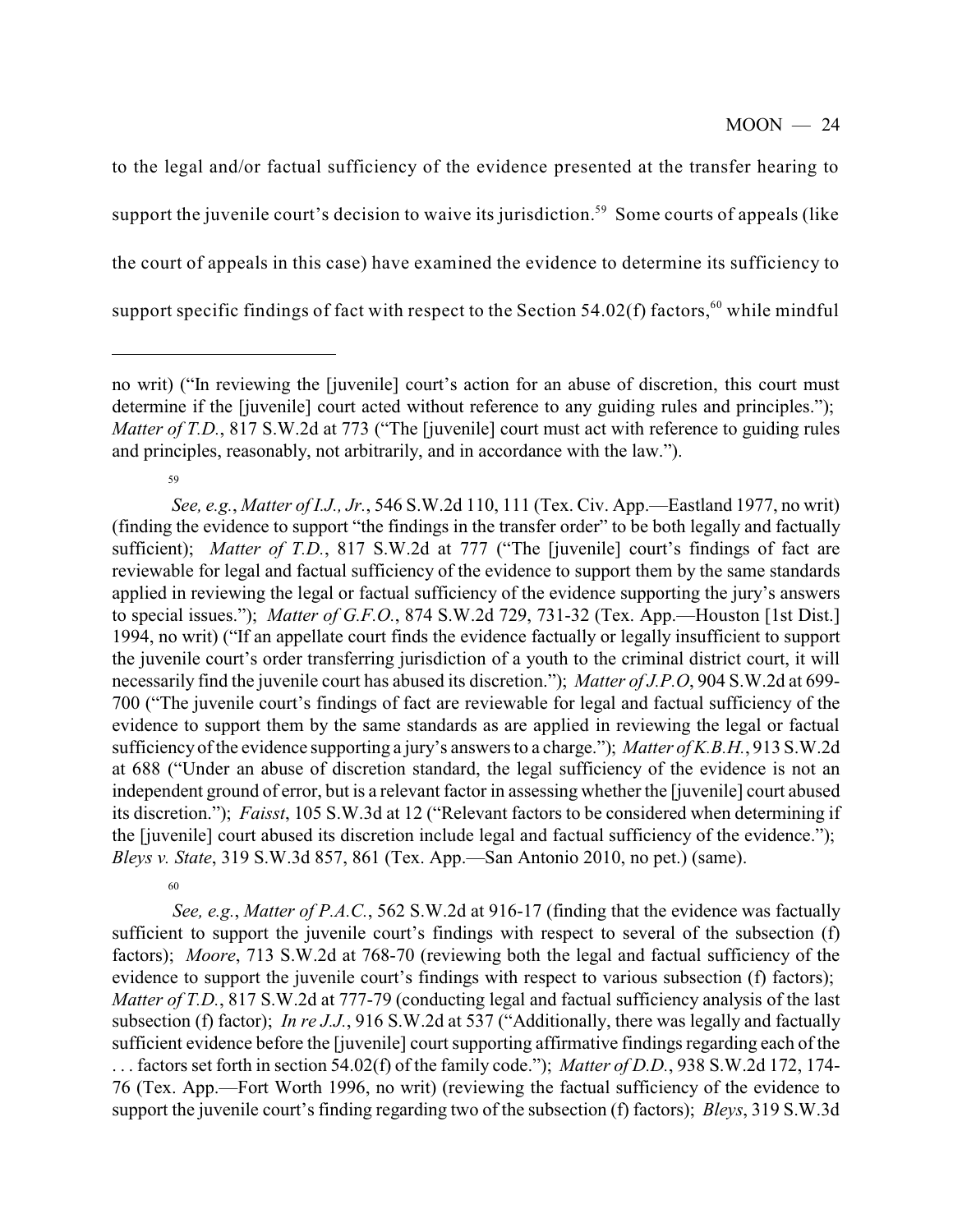that not every factor must support transfer before the juvenile court may exercise its discretion to waive jurisdiction.<sup>61</sup> Other courts of appeals have accepted the juvenile offender's invitation to measure the sufficiency of the evidence to support the juvenile court's ultimate conclusion, pursuant to Section 54.02(a), that the seriousness of the offense or background of the child indicated the need for transfer in order to ensure the welfare of the community.<sup>62</sup> No court of last resort in Texas, insofar as our research reveals, has yet

62 *See, e.g.*, *Moore*, 713 S.W.2d at 767-68, 770 (reviewing the legal and factual sufficiency of the evidence to support the juvenile court's determination that the seriousness of the offense and the child's background justified transfer); *Matter of T.D.*, 817 S.W.2d at 777 (at least nominally reviewing legal and factual sufficiency of the ultimate question of whether there is "probative evidence that the welfare of the community required a waiver of jurisdiction of the juvenile court and criminal proceedings against appellant"); *Matter of J.P.O.*, 904 S.W.2d at 700-02 (Reviewing both the legal and factual sufficiency of the evidence to support the juvenile court's bottom-line conclusion that transfer was appropriate); *In re J.J.*, 916 S.W.2d at 536-37 (finding the evidence sufficient to support the juvenile court's determination that both the seriousness of the offense and the child's background merited waiving jurisdiction); *Matter of D.D.*, 938 S.W.2d at 176-77 (reviewing the factual sufficiency of the evidence to support the juvenile court's subsection (a) determination whether the seriousness of the offense or the child's background warranted transfer); *Bleys*, 319 S.W.3d at 862-63 (reviewing the factual sufficiency of the evidence to support the juvenile court's conclusion under Section 54.02(a)(3)).

at 862-63 (reviewing the factual sufficiency of the evidence to support the juvenile court's finding under Section  $54.02(f)(4)$ ).

<sup>61</sup>

*See, e.g.*, *L.M. v. State*, 618 S.W.2d 808, 813 (Tex. Civ. App.—Houston [1st Dist.] 1981, ref'd n.r.e.) ("Although all of the factors enumerated in section 54.02(f) must be considered by the [juvenile] judge, each one need not be present in a specific case."); *Matter of E.D.N.*, 635 S.W.2d at 800 ("While the court must consider all of these factors, it need not find that they have all been established."); *C.W. v. State*, 738 S.W.2d 72, 75 (Tex. App.—Dallas 1987, no writ) ("The [juvenile] court is bound to consider, as it did in this case, all [of the] statutory factors, among other matters. It need not find that each of the . . . factors is established by the evidence."); *Matter of M.D.B.*, 757 S.W.2d at 417 ("[W]hile the juvenile court is required to consider all [of the] factors of § 54.02(f) . . ., it is not required to find that each factor is established by the evidence."); *Matter of C.C.G.*, 805 S.W.2d 10, 15 (Tex. App.—Tyler 1991, writ denied) (same); *In re J.J.*, 916 S.W.2d at 535 (same); *Matter of D.D.*, 938 S.W.2d at 176 (same); *Bleys*, 319 S.W.3d at 862 (same).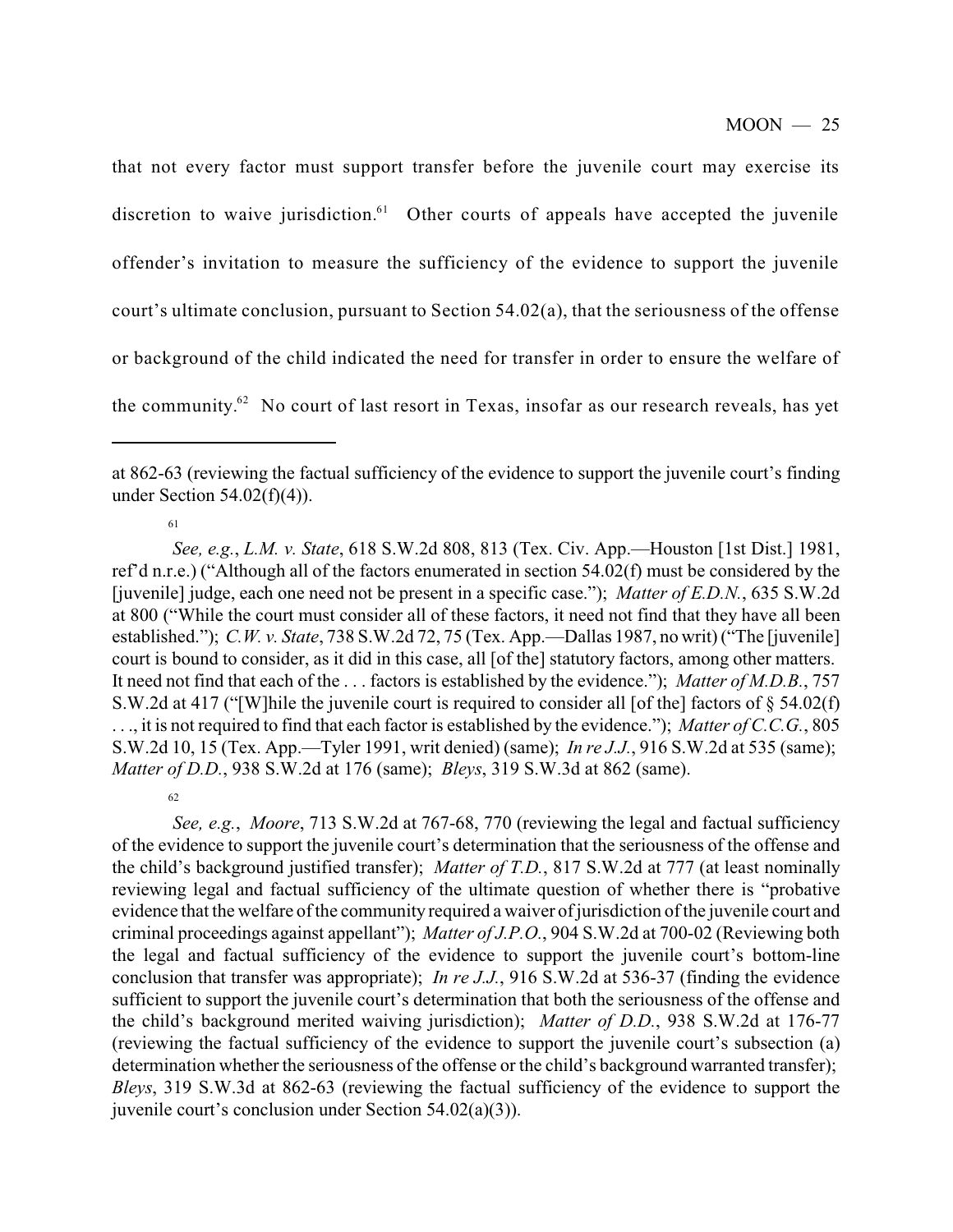$MOON - 26$ 

spoken on these matters.

The State argues that the court of appeals in this case erred in four respects. First, the court of appeals erred to conduct a factual-sufficiency review, since appeal from a juvenile transfer order is now "a criminal matter" that is "governed" by the Texas Code of Criminal Procedure and the rules of appellate procedure that apply to criminal cases.<sup>63</sup> After all, this Court, in *Brooks v. State*, rejected factual sufficiency for purposes of criminal appeals. 64 Second, the court of appeals erred to conclude that the seriousness of the offense could not, by itself, justify the juvenile court's transfer order. Third and fourth, the court of appeals erred by failing to take into account the reasons for waiver of jurisdiction that the juvenile court gave orally on the record, and, for that matter, any other justifications for transfer that may appear in the record, regardless of whether the juvenile court purported to rely on them, either orally on the record or in its written order. These are questions that the courts of appeals have never explicitly addressed.

#### **III. ANALYSIS**

#### **A. Factual Sufficiency Under Section 54.02**

The State argues that the court of appeals erred to apply a factual-sufficiency standard to the Section 54.02(f)(4) factor, regarding "the prospects of adequate protection of the public and the likelihood of rehabilitation of the child by use of procedures, services, and

63

TEX. CODE CRIM. PROC. art. 44.47(c).

*Brooks v. State*, 323 S.W.3d 893 (Tex. Crim. App. 2010).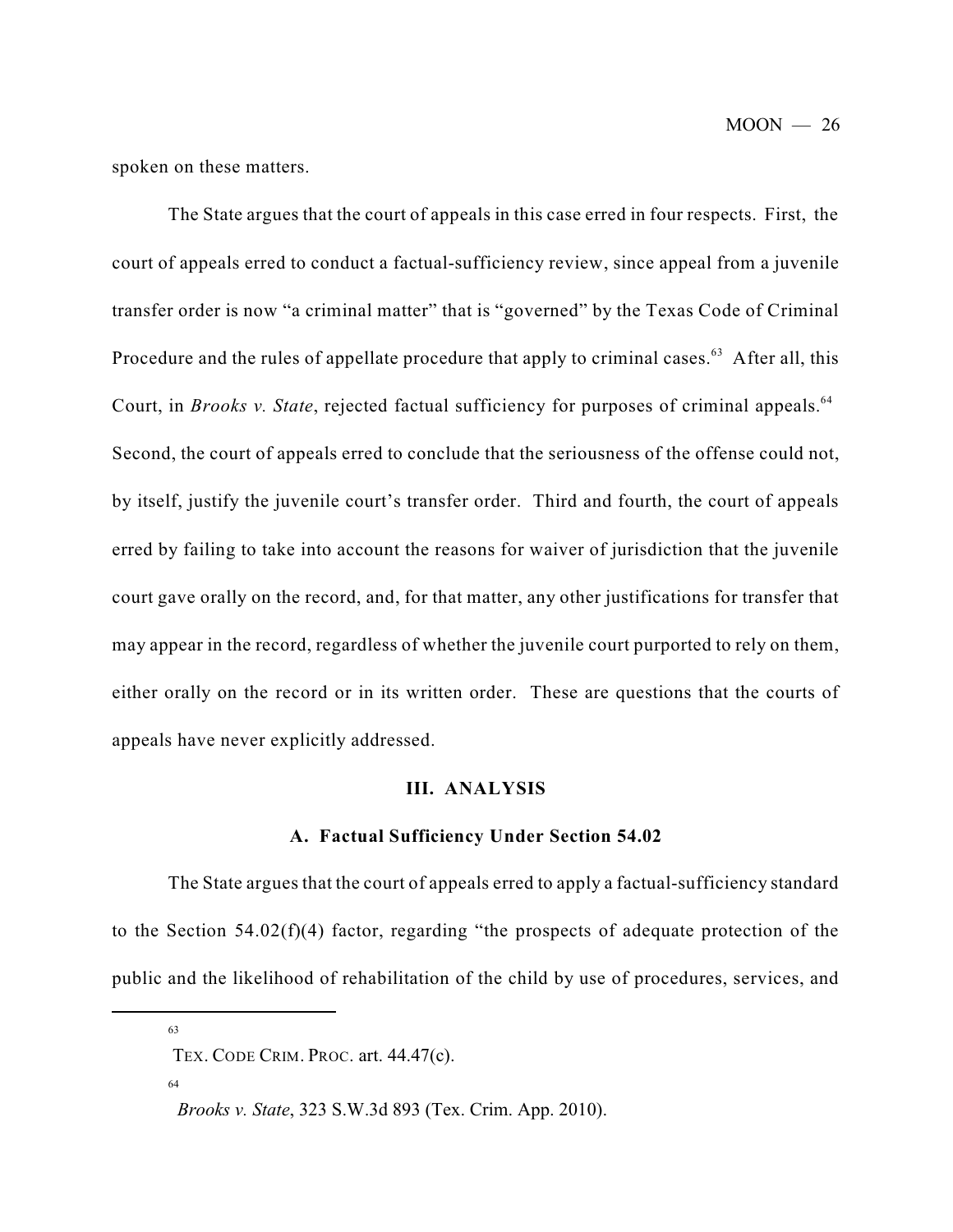facilities currently available to the juvenile court."<sup>65</sup> Indeed, in a supplemental brief filed after oral argument in this Court, the State argues that the appropriate standard of appellate review ought to be a bare abuse-of-discretion standard, unencumbered by any inquiry into the sufficiency of the evidence, either legal or factual, to support the juvenile court's transfer order. We disagree.

That the appeal of a transfer order is now regarded as a "criminal matter," under Article 44.47(c), does not in itself control the question of whether factual-sufficiency review is available on direct appeal. $66$  The juvenile transfer proceeding remains civil in character, governed by the Juvenile Justice Code; the proceedings do not become criminal unless and until the juvenile court waives its exclusive jurisdiction and transfers the child to a criminal court for prosecution as an adult. More to the point, the availability of factual-sufficiency review is, in any event, not so much a function of the character of the proceeding—civil versus criminal—as it is a function of the applicable burden of proof. As we have already pointed out, in a juvenile transfer proceeding, the burden is on the State to produce evidence that persuades the juvenile court, by a preponderance of the evidence, that waiver of its

65

TEX.FAM.CODE § 54.02(f)(4). *See Moon*, 410 S.W.3d at 377 (holding that the evidence was legally sufficient to establish this factor, but factually insufficient).

Indeed, in light of Article 44.47(d), it is arguable that factual sufficiency remains a viable claim on appeal from a transfer order, notwithstanding that it is now a "criminal matter." After all, factual sufficiency was a "claim[] under the law that existed before January 1, 1996, that could have been raised on direct appeal of a transfer under Section 54.02, Family Code." TEX. CODE CRIM. PROC. art. 44.47(d).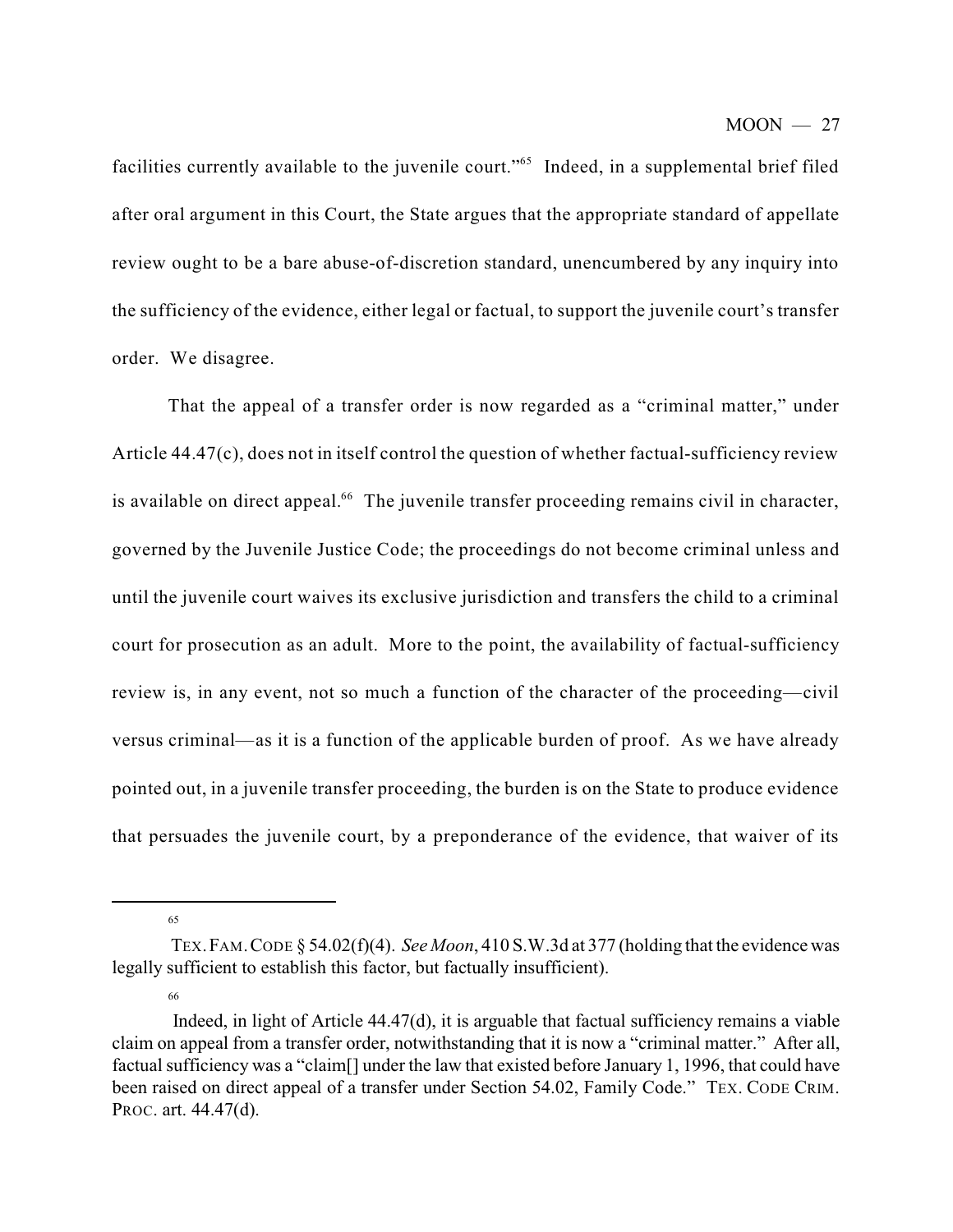exclusive jurisdiction is appropriate. Facts which must be proven by a preponderance of the evidence are ordinarily susceptible to appellate review for factual sufficiency. $67$  In arguing that factual-sufficiency review is unavailable, the State analogizes to the juvenileadjudication proceedings.<sup>68</sup> In that context, the courts of appeals have declined to conduct factual-sufficiency review, noting that adjudication proceedings are "quasi-criminal" in But the burden of proof in a juvenile-adjudication proceeding is beyond a nature.<sup>69</sup> reasonable doubt,<sup>70</sup> not a preponderance of the evidence. In that context, it is certainly arguable that our holding in *Brooks* applies.<sup>71</sup> In the review of any issue that is subject to a burden of proof *less* than beyond a reasonable doubt, however, the Texas Supreme Court has

67

68

State's Brief on the Merits at 12-13.

69

*See In re R.R.*, 373 S.W.3d 730, 734 (Tex. App.—Houston [14th Dist.] 2012, writ denied) ("Although juvenile [adjudication] proceedings are civil matters, the standard applicable in criminal matters *[i.e.*, proof beyond a reasonable doubt] is used to assess the sufficiency of the evidence a finding the juvenile has engaged in delinquent conduct."); *In re A.O.*, 342 S.W.3d 236, 239 (Tex. App.—Amarillo 2011, writ denied) (same). *Cf.*, *In re B.L.D.*, 113 S.W.3d 340, 351 (Tex. 2003) (juvenile delinquency cases are considered to be "quasi-criminal"). The State cites only one case which suggests, and then only in obvious dicta, that factual-sufficiency review may likewise be inappropriate for appellate review of juvenile transfer proceedings after the enactment of Article 44.47. *See In re M.A.V.*, 88 S.W.3d 327, 331 n.2 (Tex. App.—Amarillo 2002, no pet.).

70

*See* TEX. FAM.CODE § 54.03(f) ("The child shall be presumed to be innocent of the charges against the child and no finding that a child has engaged in delinquent conduct or conduct indicating a need for supervision may be returned unless the state has proved such beyond a reasonable doubt.").

71

*In re R.R.*, 373 S.W.3d at 734; *In re A.O.*, 342 S.W.3d at 239; *In re C.E.S.*, 400 S.W.3d 187, 194 (Tex. App.—El Paso 2013, no writ).

*Matlock v. State*, 392 S.W.3d 662, 667 (Tex. Crim. App. 2013).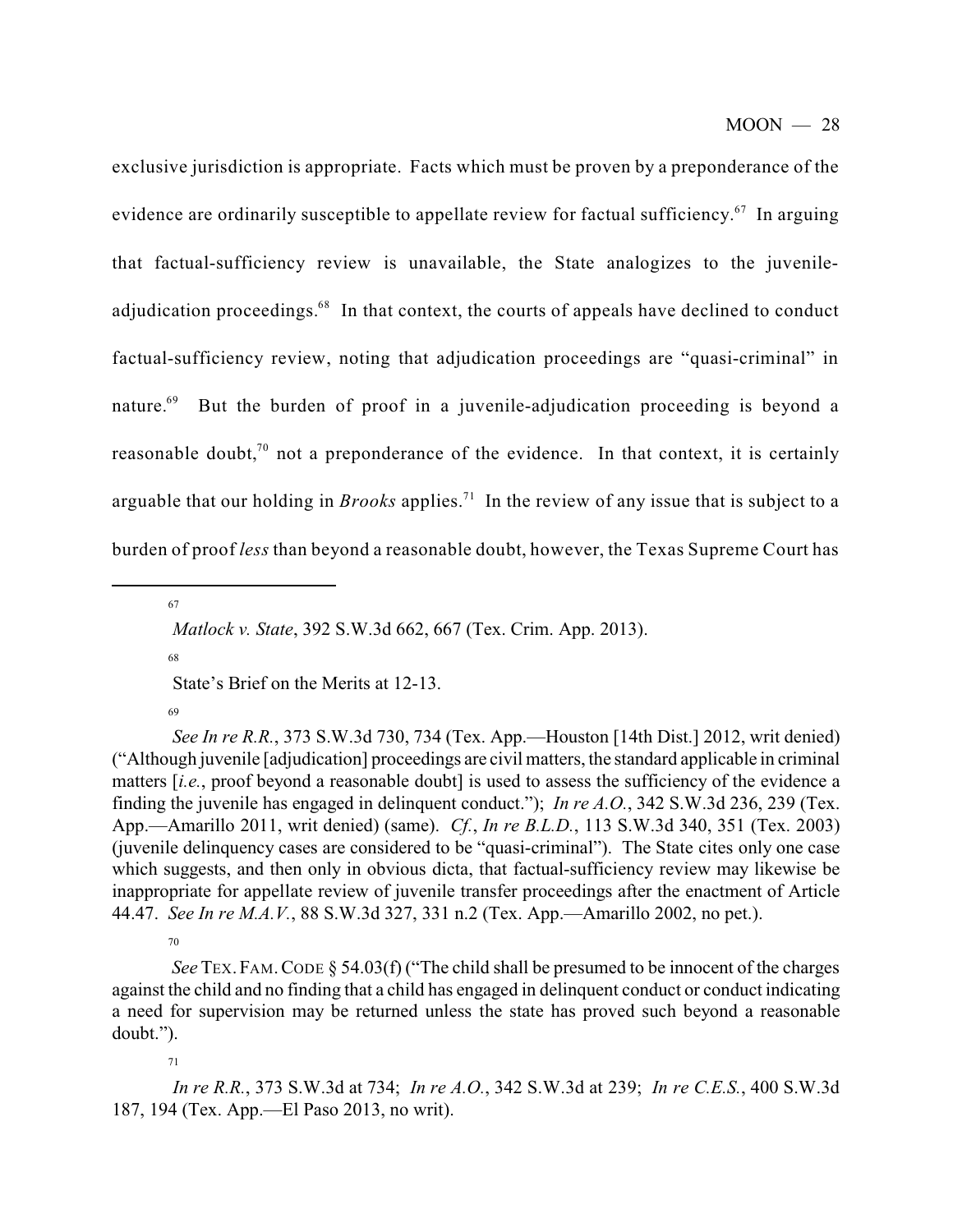authorized the courts of appeals to conduct a factual-sufficiency review.<sup>72</sup> The particular appellate standard for factual sufficiency depends upon the level of confidence applicable to the burden of proof—whether preponderance of the evidence or clear and convincing evidence—in the trial court.<sup>73</sup> But the courts of appeals have continued to address issues of factual sufficiency when they are raised on appeal in all but the juvenile-adjudication context. Indeed, even in criminal cases, we have said that the courts of appeals may conduct factualsufficiency reviews when confronted with fact issues for which the burden of proof is by a preponderance of the evidence.<sup>74</sup> The court of appeals did not err to address the appellant's contention that the evidence was factually insufficient to support the juvenile court's finding

72

73

74

*See Matlock*, 392 S.W.3d at 667, 670 ("Prior to *Brooks*, we used the traditional Texas civil burdens of proof and standards of review in the context of affirmative defenses where the rejection of an affirmative defense is established by a 'preponderance of the evidence.' Our decision in *Brooks* did not affect that line of cases. \*\*\* A criminal defendant might also raise a factualsufficiency challenge to the jury's adverse finding on his affirmative defense.") (footnotes omitted).

*See In re C.H.*, 89 S.W.3d 17, 25 (Tex. 2002) (announcing the appropriate appellate standard for review of factual-sufficiency claims in cases of termination of parental rights, in which the State must satisfy a clear and convincing evidence burden of proof); *In re J.F.C.*, 96 S.W.3d 256, 266-67 (Tex. 2002) (same). And, indeed, in *In re A.O.*, the Amarillo Court of Appeals, having refused to subject the juvenile-adjudication proceeding to factual-sufficiency review, in the next breath did conduct a factual-sufficiency review of the evidence proffered at the juvenile disposition hearing. 342 S.W.3d at 240.

*See In re C.H.*, 89 S.W.3d at 25 (distinguishing appropriate appellate standard for factual sufficiency depending upon whether the trial-level burden of proof is preponderance of the evidence or clear and convincing evidence); *In re J.F.C.*, 96 S.W.3d at 267 (same). *See also Southwestern Bell Telephone Co. v. Garza*, 164 S.W.3d 607, 627 (Tex. 2004) ("In sum, we think that whenever the standard of proof at trial is elevated, the standard of appellate review must likewise be elevated.").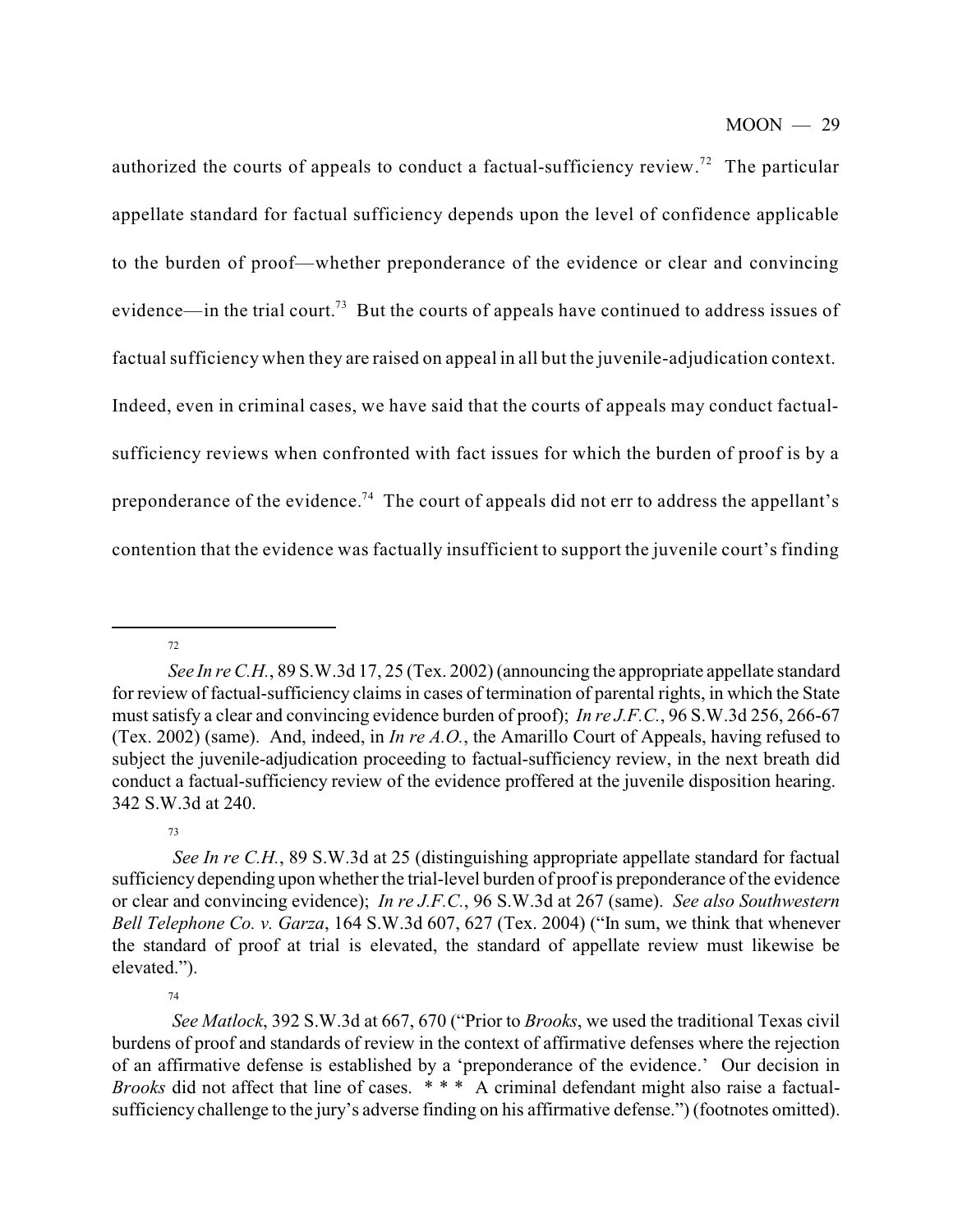with respect to Section 52.04(f)(4).<sup>75</sup>

Having said that, we do agree with the State's contention to the limited extent that it may argue that sufficiency review should *not* apply to appellate review of the ultimate question under Section 54.02(a)(3), that is, whether "because of the seriousness of the offense alleged or the background of the child the welfare of the community requires criminal proceedings." The discretion of the juvenile court is at its apex when it makes this largely normative judgment.<sup>76</sup> As long as the appellate court can determine that the juvenile court's judgment was based upon facts that are supported by the record, it should refrain from interfering with that judgment absent a scenario in which the facts identified in the

75

Under a legal sufficiency challenge, we credit evidence favorable to the challenged finding and disregard contrary evidence unless a reasonable fact finder could not reject the evidence. \* \* \* Under a factual sufficiency challenge, we consider all of the evidence presented to determine if the [juvenile] court's finding is so against the great weight and preponderance of the evidence as to be clearly wrong or unjust."

*Moon*, 410 S.W.3d at 370-71 (citations omitted).

76

Whether the offense is serious enough, and/or the juvenile's background demonstrates, that waiver of the juvenile court's jurisdiction is warranted to ensure the welfare of the community is, in many respects, similar to the question of whether the non-exclusive *Keeton* factors warrant a jury's prediction, at the punishment phase of a capital-murder trial, that the accused will probably commit criminal acts of violence that would constitute a continuing threat to society. Even before *Brooks* was decided, we insisted that this special issue, while not "wholly normative in nature," is nevertheless too "value-laden" to be amenable to a factual-sufficiency review. *McGinn v. State*, 961 S.W.2d 161, 169 (Tex. Crim. App. 1998); *Keeton v. State*, 724 S.W.2d 58, 61-64 (Tex. Crim. App. 1987); TEX. CODE CRIM. PROC. art. 37.071 §2(b)(1).

The State does not take issue with the court of appeals's formulation of the difference, under current law, between legal- and factual-sufficiency analyses: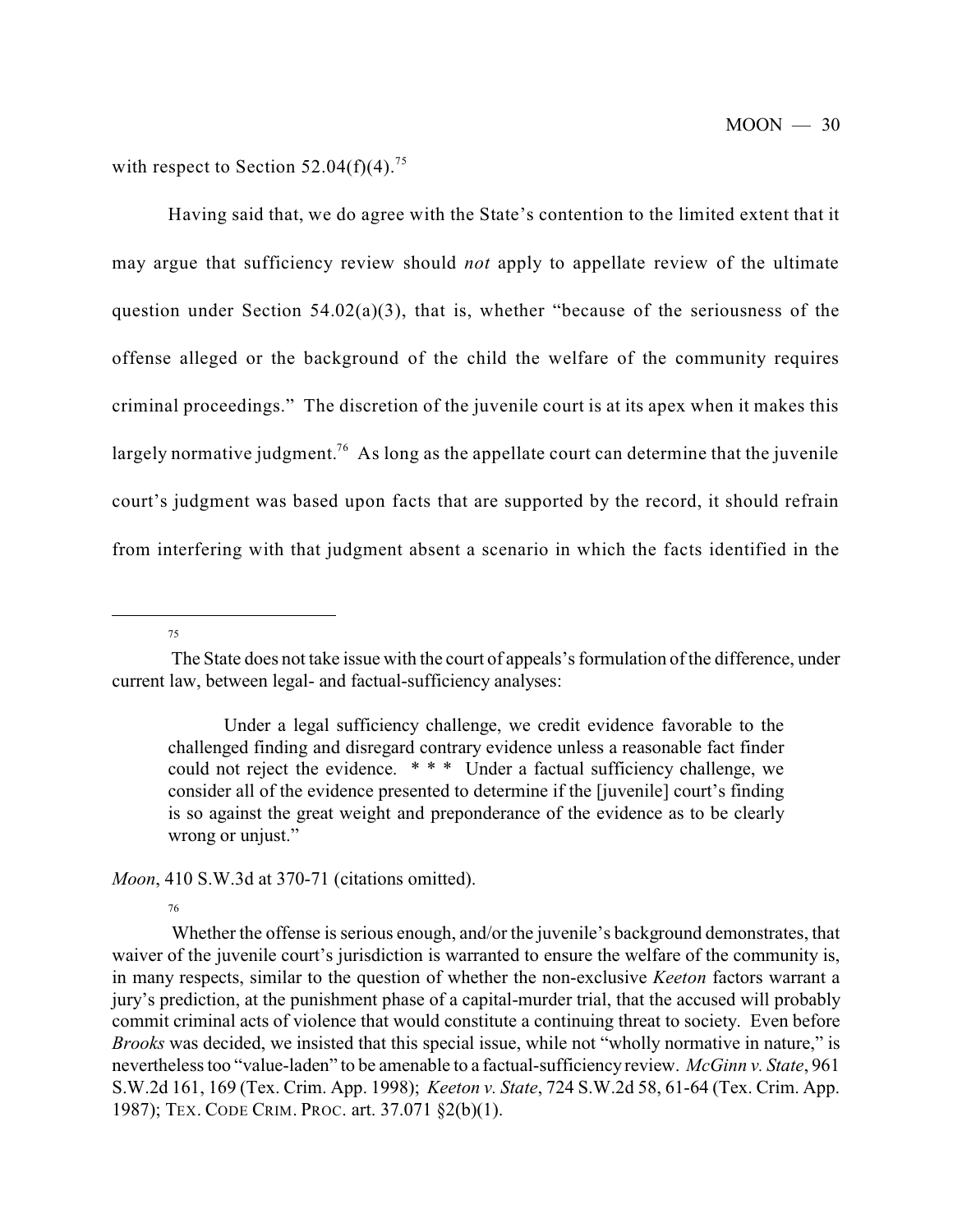transfer order, based on evidence produced at the transfer hearing as it relates to the nonexclusive Subsection (f) factors and beyond, bear no rational relation to the specific reasons the order gives to justify the conclusion that the seriousness of the offense and/or the juvenile's background warrant transfer. The appellate courts should conduct appellate review of the juvenile court's discretionary decision to waive jurisdiction in essentially the same way that the El Paso Court of Appeals has said that the juvenile court's discretion in determining juvenile dispositions should be scrutinized on appeal, to wit:

We apply a two-pronged analysis to determine an abuse of discretion: (1) did the [juvenile] court have sufficient information upon which to exercise its discretion; and (2) did the [juvenile] court err in its application of discretion? A traditional sufficiency of the evidence review helps answer the first question, and we look to whether the [juvenile] court acted without reference to any guiding rules or principles to answer the second.<sup>77</sup>

Similarly, we hold that, in evaluating a juvenile court's decision to waive its jurisdiction, an appellate court should first review the juvenile court's specific findings of fact regarding the Section 54.02(f) factors under "traditional sufficiency of the evidence review." But it should then review the juvenile court's ultimate waiver decision under an abuse of discretion standard. That is to say, in deciding whether the juvenile court erred to conclude that the seriousness of the offense alleged and/or the background of the juvenile called for criminal proceedings for the welfare of the community, the appellate court should simply ask, in light of its own analysis of the sufficiency of the evidence to support the Section 54.02(f) factors

*In re J.R.C.S.*, 393 S.W.3d 903, 914 (Tex. App.—El Paso 2012, no writ). *See also In re M.A.C.*, 999 S.W.2d 442, 446 (Tex. App.—El Paso 1999, no writ).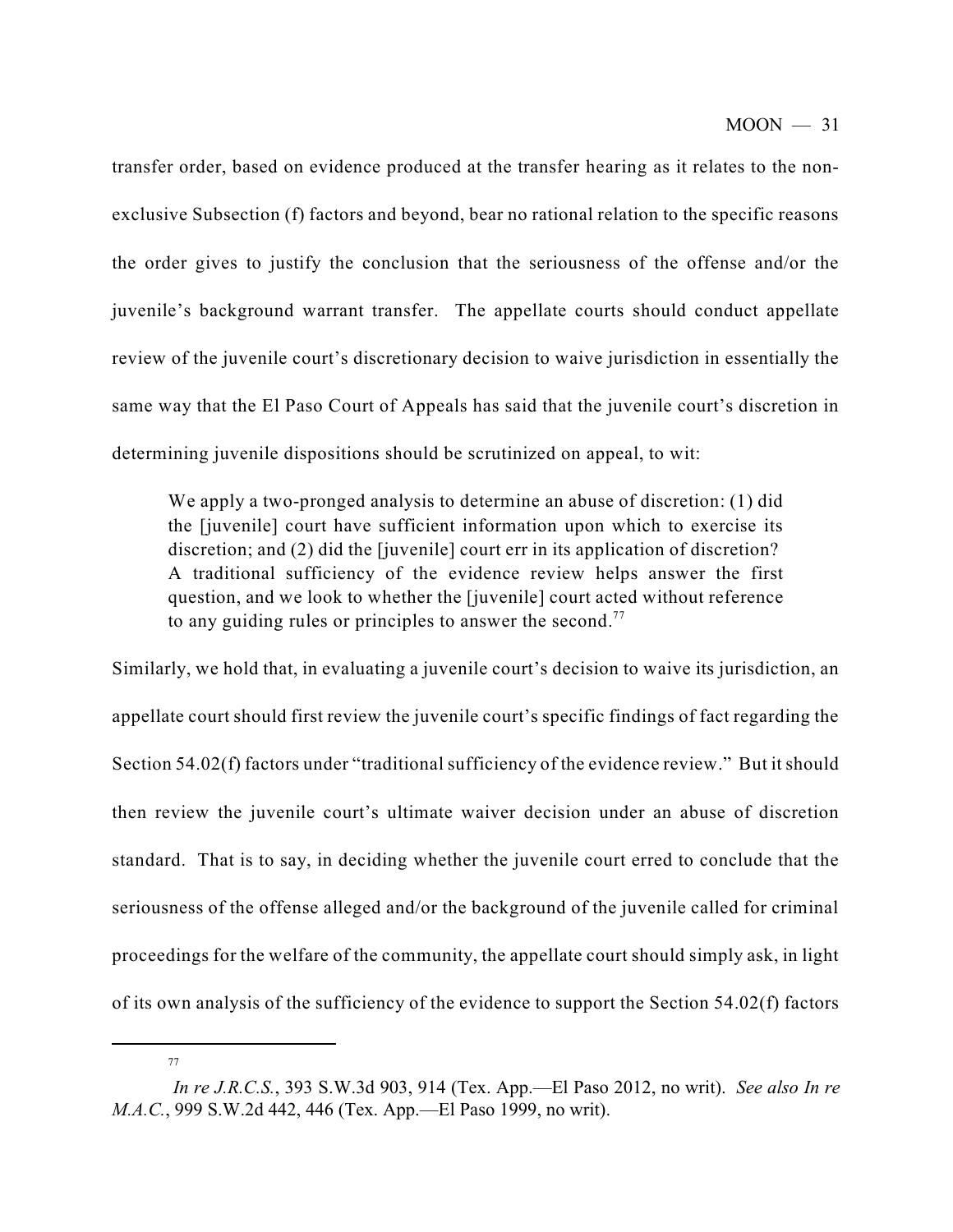and any other relevant evidence, whether the juvenile court acted without reference to guiding rules or principles. In other words, was its transfer decision essentially arbitrary, given the evidence upon which it was based, or did it represent a reasonably principled application of the legislative criteria? And, of course, reviewing courts should bear in mind that not every Section 54.02(f) factor must weigh in favor of transfer to justify the juvenile court's discretionary decision to waive its jurisdiction.<sup>78</sup>

# **B. The Seriousness of the Offense**

The State complains that the court of appeals should not have concluded that the juvenile court abused its discretion for waiving jurisdiction based upon the seriousness of the offense. The State points out that the juvenile court made an explicit finding of fact in its transfer order that the appellant's alleged offense was committed against the person of another, under Section 54.02(f)(1). This finding of fact was amply supported by the record, the State contends, and was sufficient by itself to provide a legitimate basis for the trial court's discretionary decision to waive jurisdiction. The court of appeals rejected this contention because "[i]f, as the State argues, the nature of the offense alone justified waiver, transfer would automatically be authorized in certain classes of 'serious' crimes such as murder, and the subsection (f) factors would be rendered superfluous."<sup>79</sup> In support of the

*See Hidalgo*, 983 S.W.3d at 754 n.16 ("The juvenile court is not required to find each criterion before it can transfer a case to district court. The court may order a transfer on the strength of any combination of the criteria.").

<sup>79</sup>

*Moon*, 410 S.W.3d at 375.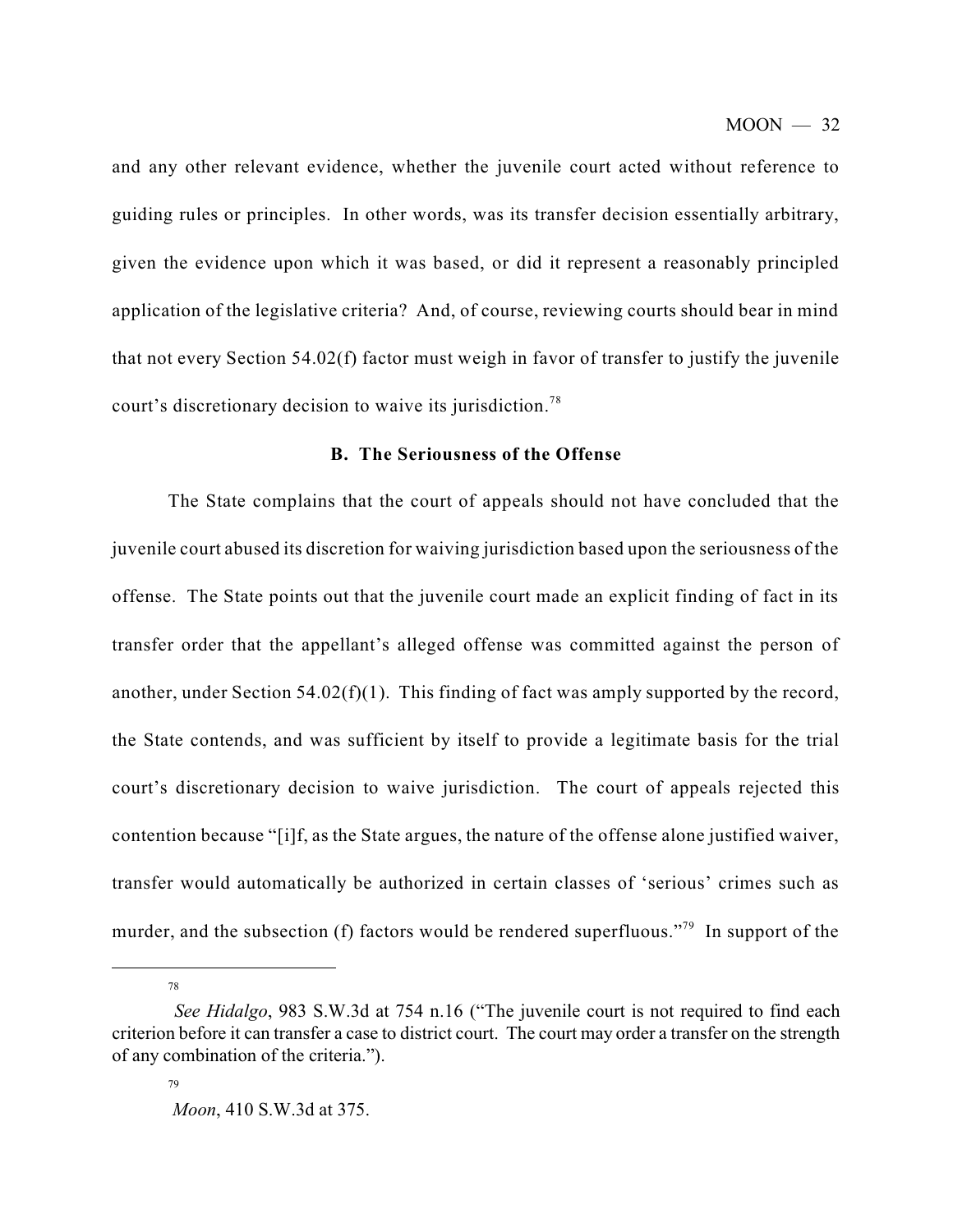court of appeals's observation, the appellant reminds us that the Supreme Court in *Kent* seemsto have disfavored the "routine waiver [of juvenile-court jurisdiction] in certain classes of alleged crime." 80

The courts of appeals have long held that the offense that the juvenile is alleged to have committed, so long as it is substantiated by evidence at the transfer hearing and of a sufficiently egregious character, will justify the juvenile court's waiver of jurisdiction regardless of what the evidence may show with respect to the child's background and other Section 54.02(f) factors.<sup>81</sup> This is different from holding that the mere *category* of offense the juvenile is alleged to have committed, without more, will serve to justify transfer. If that

Appellant's Response to the State's Brief at 13 (citing *Kent*, 383 U.S. at 553 n.15).

<sup>81</sup>

The earliest case to so hold was *In re Buchanan*, 433 S.W.2d 787, 789 (Tex. Civ. App.—Fort Worth 1968, ref'd n.r.e.). Almost eight years later, another court of appeals reversed a juvenile transfer order, *inter alia*, because of a lack of evidence substantiating a bare recitation in the transfer order that "the offense was murder, committed against the person of another[.]" *R.E.M.*, 541 S.W.2d at 846-47. The San Antonio Court of Appeals distinguished *Buchanan*, observing that there, "the 'evidence introduced at the hearing show[ed] without dispute that appellant shot and killed a man without provocation or cause.' 433 S.W.2d at 789. Here there is no admissible evidence to that effect." *R.E.M.*, *supra*, at 847. Later cases have likewise found the evidence sufficient to support waiver of juvenile jurisdiction based on the seriousness of the offense alone, as established by evidence presented at the transfer hearing. *See e.g.*, *Matter of C.C.G.*, 805 S.W.2d at 14-15 ("[A]ssuming, arguendo that there is insufficient evidence concerning the background of appellant, the juvenile court's determination that the seriousness of the offense, as substantiated by the evidence, is alone sufficient."); *C.M.*, 884 S.W.2d at 564 ("The [juvenile court] is free to decide to transfer the case due to the seriousness of the crime, even if the background of the child suggests the opposite."); *Matter of D.D.*, 938 S.W.2d at 177 ("The seriousness of the offenses D.D. is charged with [capital murder, murder, aggravated kidnapping, among others] is sufficient to support his transfer despite his background."); *Faisst*, 105 S.W.3d at 11 ("[C]ourt does not abuse its discretion by finding the community's welfare requires transfer due to the seriousness of the crime [intoxication manslaughter] alone, despite the child's background."); *McKaine*, 170 S.W.3d at 291 (same).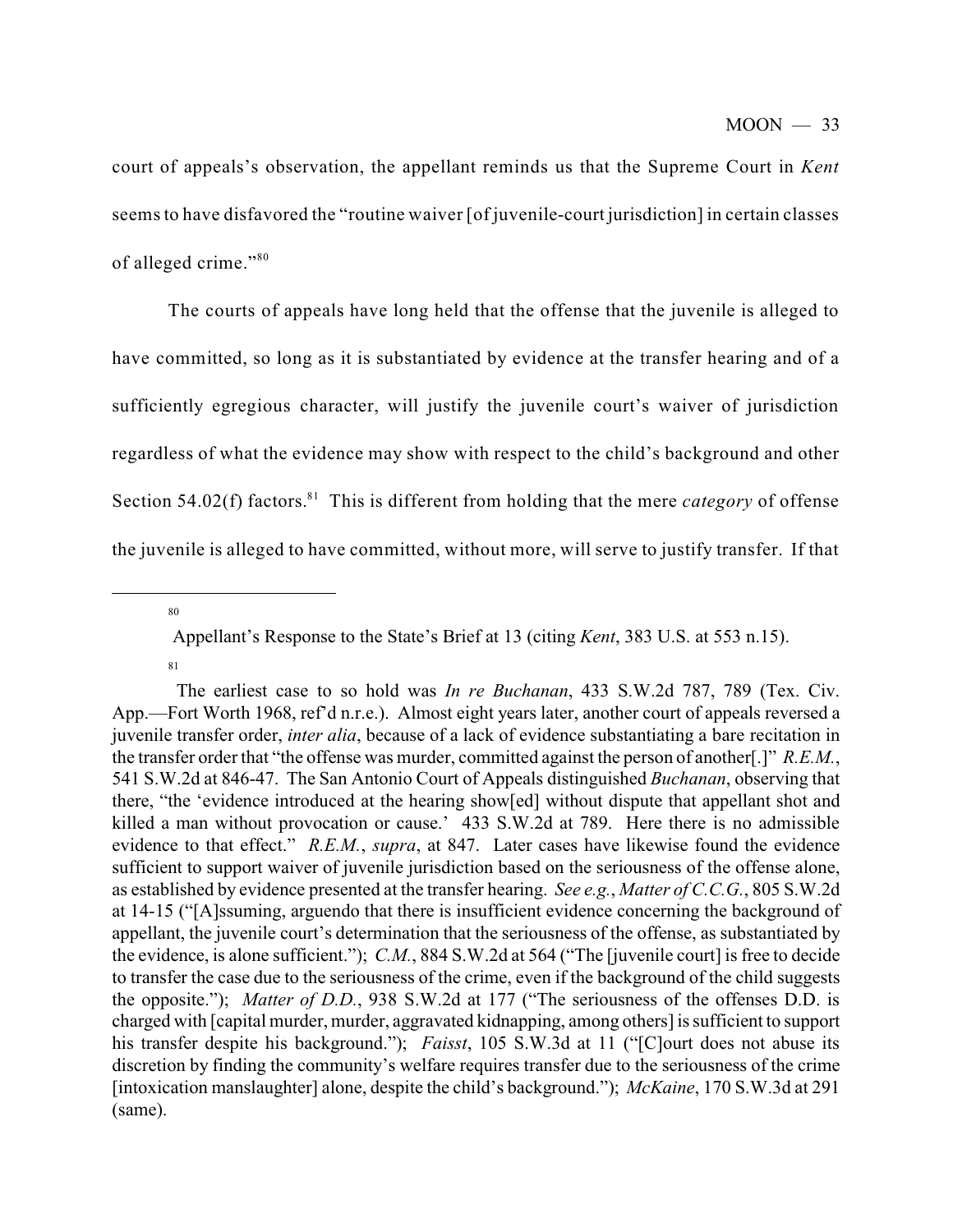is the only consideration informing the juvenile court's decision to waive jurisdiction—the category of crime alleged, rather than the specifics of the particular offense—then we agree with the Supreme Court's intimation in *Kent* that the transfer decision would almost certainly be too ill-informed to constitute anything but an arbitrary decision.

The transfer order in this case made no findings about the specifics of the capital murder, finding no more than probable cause to believe that the appellant committed "the OFFENSE alleged." It gave as the juvenile court's sole reason for waiving jurisdiction that, "because of the seriousness of the OFFENSE, the welfare of the community requires criminal proceedings[,]" and then it simply recited "that the OFFENSE allege [sic] to have been committed WAS against the person of another[.]" $^{82}$  The evidence at the hearing, of course, painted a much more graphic picture of the appellant's charged offense. Whether the court of appeals should have taken that evidence into account in evaluating the juvenile court's exercise of discretion depends upon whether the abuse-of-discretion evaluation must be limited to a review of the "specific reasons" and facts in support thereof that are expressly set out in the juvenile court's written transfer order as per Section 54.02(h), or whether the court of appeals may take into account *other* reasons and *other* facts not explicitly set out in

<sup>82</sup>

The other two Subsection (f) findings of fact, stated equally conclusorily in the juvenile court's transfer order, corresponded to the sophistication-and-maturity factor (Section 54.02(f)(2)) and the prospects-for-adequate-public-protection-and-rehabilitation-of-the-juvenile factor (Section 54.02(f)(4)). Both of these factors seem far more relevant to the background-of-the-child reason for concluding that the welfare of the community requires criminal proceedings than to the seriousnessof-the-offense reason—the latter of which was the only Section 54.02(a)(3) reason that the juvenile court actually provided in its transfer order to justify the waiver of jurisdiction.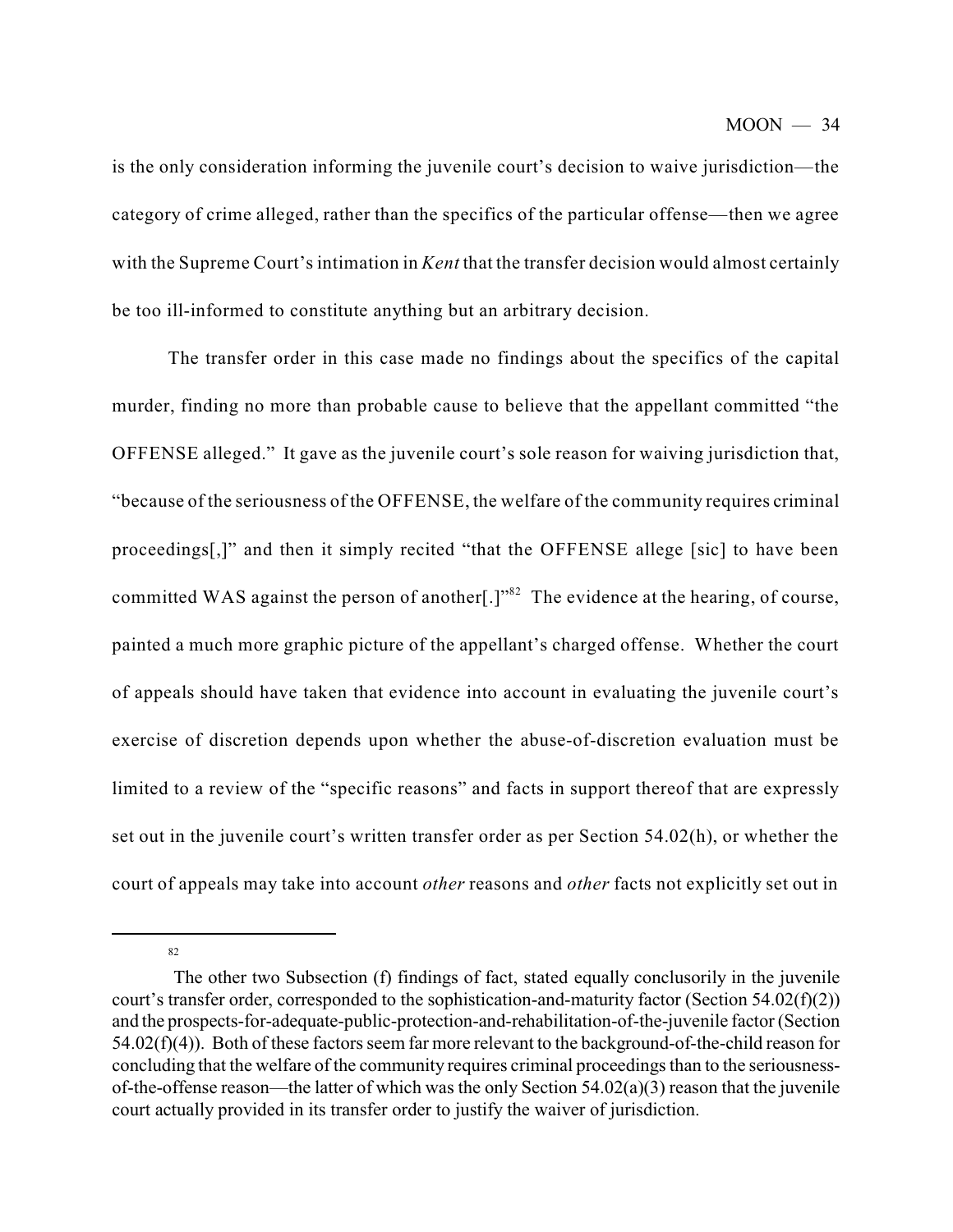the transfer order. We turn to that question next.

## **C. Appellate Review of the Reasons/Facts Cited in the Transfer Order**

There is an inherent tension between the broad discretion that the juvenile court is afforded in making the normative judgment of whether to waive jurisdiction, on the one hand, and *Kent*'s insistence upon the primacy of appellate review in order to assure that the juvenile court's broad discretion is not abused, on the other. The legislative response to this inherent tension was to mandate, in Section 54.02(h), that the juvenile court "shall state specifically in its order its reasons for waiver and certify its action, including the written order and findings of the court[.]"<sup>83</sup> Although the committee that drafted the Juvenile Justice Code had recommended a version of this provision that would have required no more than a "brief" statement of the reasons justifying transfer, the Legislature deemed this insufficient: "The fact that the Legislature changed 'briefly state' to 'state specifically' indicates that it contemplated more than merely an adherence to printed forms and, indeed, contemplated a true relevation [sic] of reasons for making this discretionary decision."<sup>84</sup> Moreover, Section 54.02(h) obviously contemplates that both the juvenile court's reasons for waiving its jurisdiction and the findings of fact that undergird those reasons should appear in the transfer

83

TEX. FAM. CODE § 54.02(h).

Dawson, 5 TEX. TECH. L. REV. at 564-65.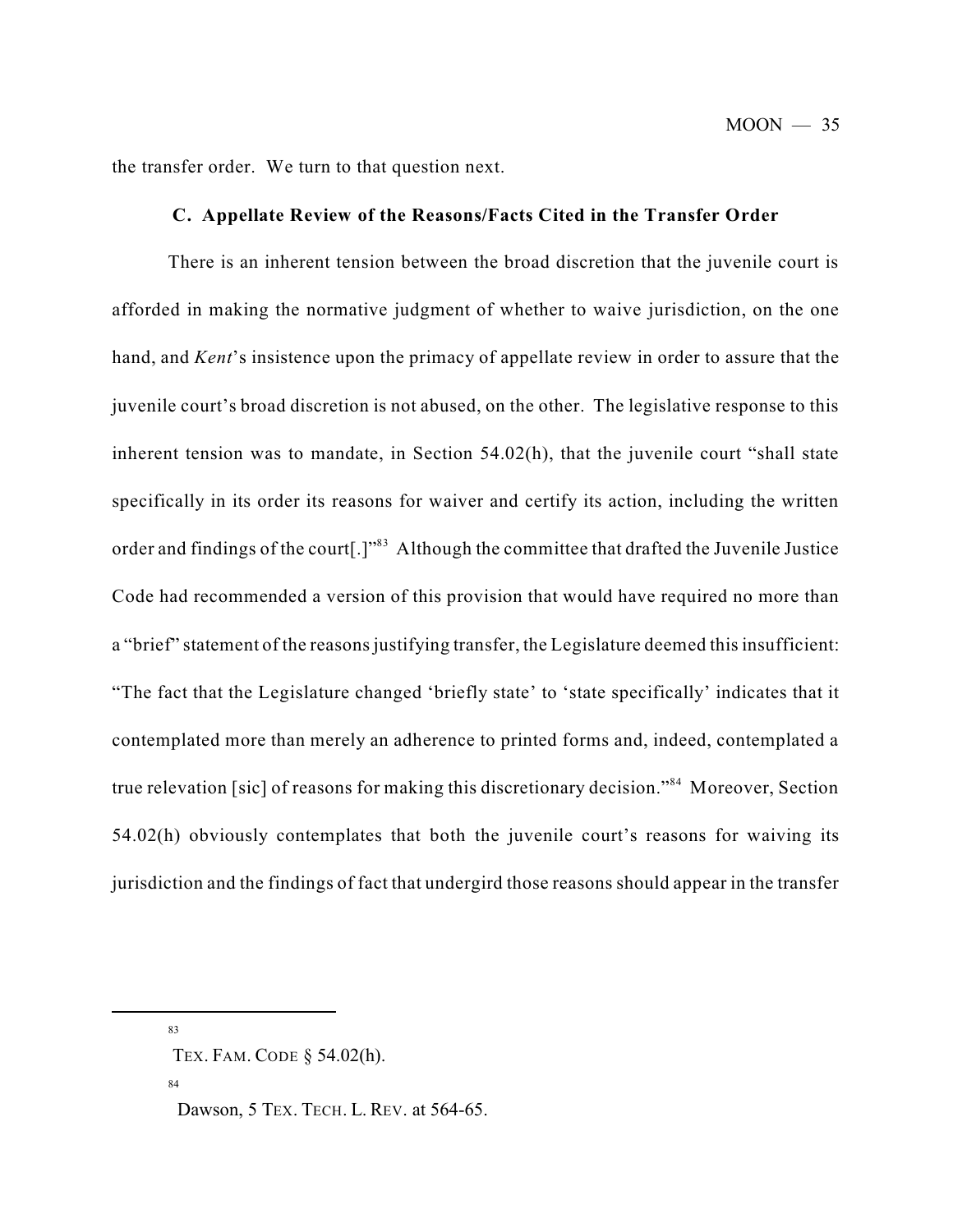order.<sup>85</sup> In this way the Legislature has required that, in order to justify the broad discretion invested in the juvenile court, that court should take pains to "show its work," as it were, by spreading its deliberative process on the record, thereby providing a sure-footed and definite basis from which an appellate court can determine that its decision was in fact appropriately guided by the statutory criteria, principled, and reasonable—in short, that it is a decision demonstrably deserving of appellate imprimatur even if the appellate court might have reached a different result. This legislative purpose is not well served by a transfer order so lacking in specifics that the appellate court is forced to speculate as to the juvenile court's reasons for finding transfer to be appropriate or the facts the juvenile court found to substantiate those reasons.<sup>86</sup> Section 54.02(h) requires the juvenile court to do the heavy lifting in this process if it expects its discretionary judgment to be ratified on appeal. By the same token, the juvenile court that shows its work should rarely be reversed.

Given this legislative regime, we think it only fitting that a reviewing court should measure sufficiency of the evidence to support the juvenile court's stated reasons for transfer by considering the sufficiency of the evidence to support the facts as they are expressly found by the juvenile court in its certified order. The appellate court should *not* be made to

85

*In re J.R.C.*, 522 S.W.2d at 583-84.

*Cf. State v. Cullen*, 195 S.W.3d 696, 698 (Tex. Crim. App. 2006) (requiring trial courts to enter explicit findings of fact in the pre-trial motion to suppress context because "courts of appeals should not be forced to make assumptions (or outright guesses) about a trial court's ruling on a motion to suppress"; thus ensuring "a resolution [on appeal] that is based on the reality of what happened rather than on assumptions that may be entirely fictitious").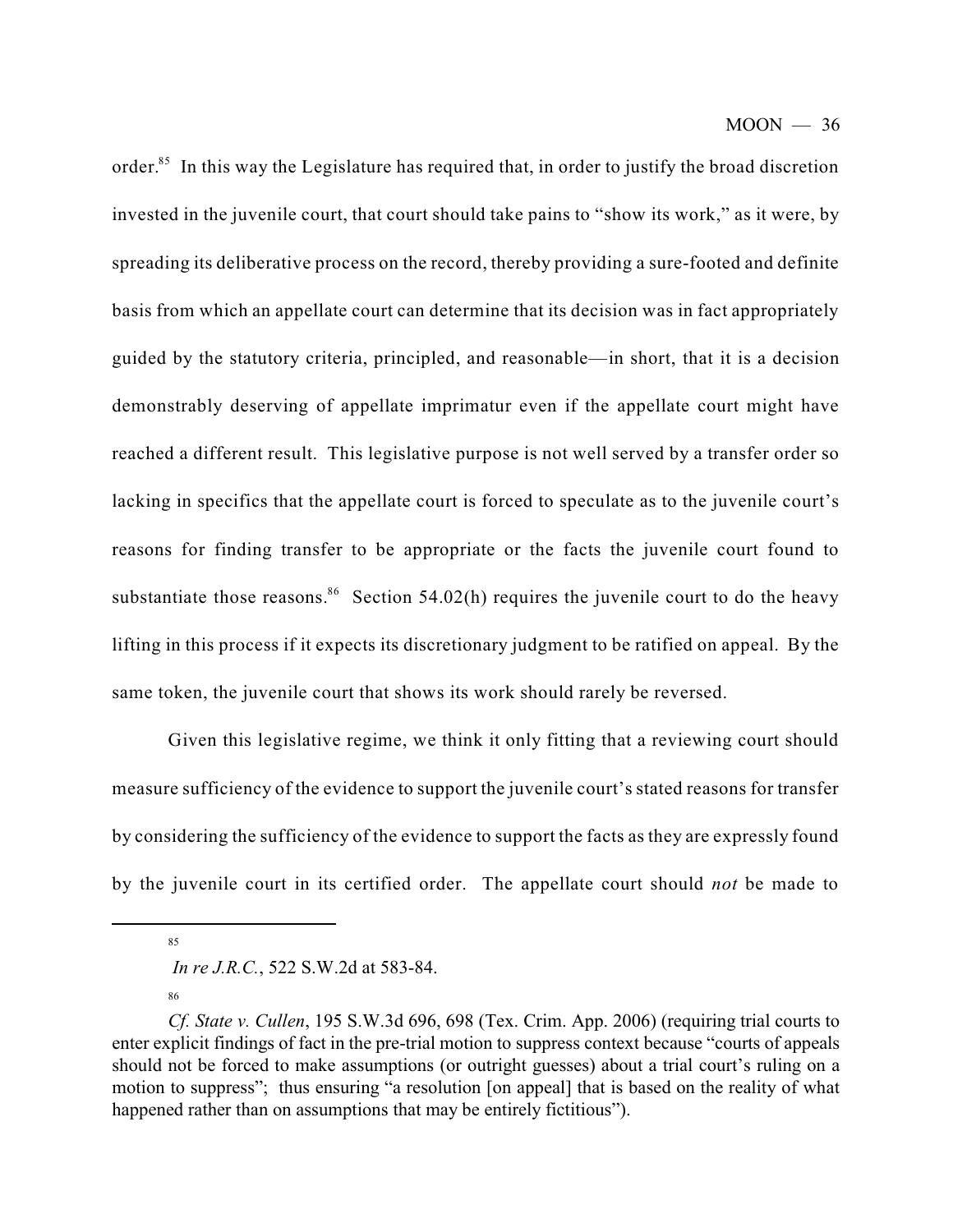rummage through the record for facts that the juvenile court *might* have found, given the evidence developed at the transfer hearing, but did not include in its written transfer order. We therefore hold that, in conducting a review of the sufficiency of the evidence to establish the facts relevant to the Section 54.02(f) factors and any other relevant historical facts, which are meant to inform the juvenile court's discretion whether the seriousness of the offense alleged or the background of the juvenile warrants transfer for the welfare of the community, the appellate court must limit its sufficiency review to the facts that the juvenile court expressly relied upon, as required to be explicitly set out in the juvenile transfer order under Section 54.02(h).

#### **D. Application of Law to Fact**

The juvenile court did not "show its work" in the transfer order in this case. The only reason specifically stated on the face of the transfer order to justify waiver of juvenile jurisdiction is that the offense alleged is a serious one. The only fact specified in the written transfer order in support of this reason is that the offense that the appellant is alleged to have committed is an offense against the person of another. We agree with the court of appeals's conclusion that a waiver of juvenile jurisdiction based on this particular reason, fortified only by this fact, constitutes an abuse of discretion.

It is true that the juvenile court found other facts that would have been relevant to support transfer for the alternative reason that the appellant's background was such as to render waiver of juvenile jurisdiction appropriate. First, without going into any relevant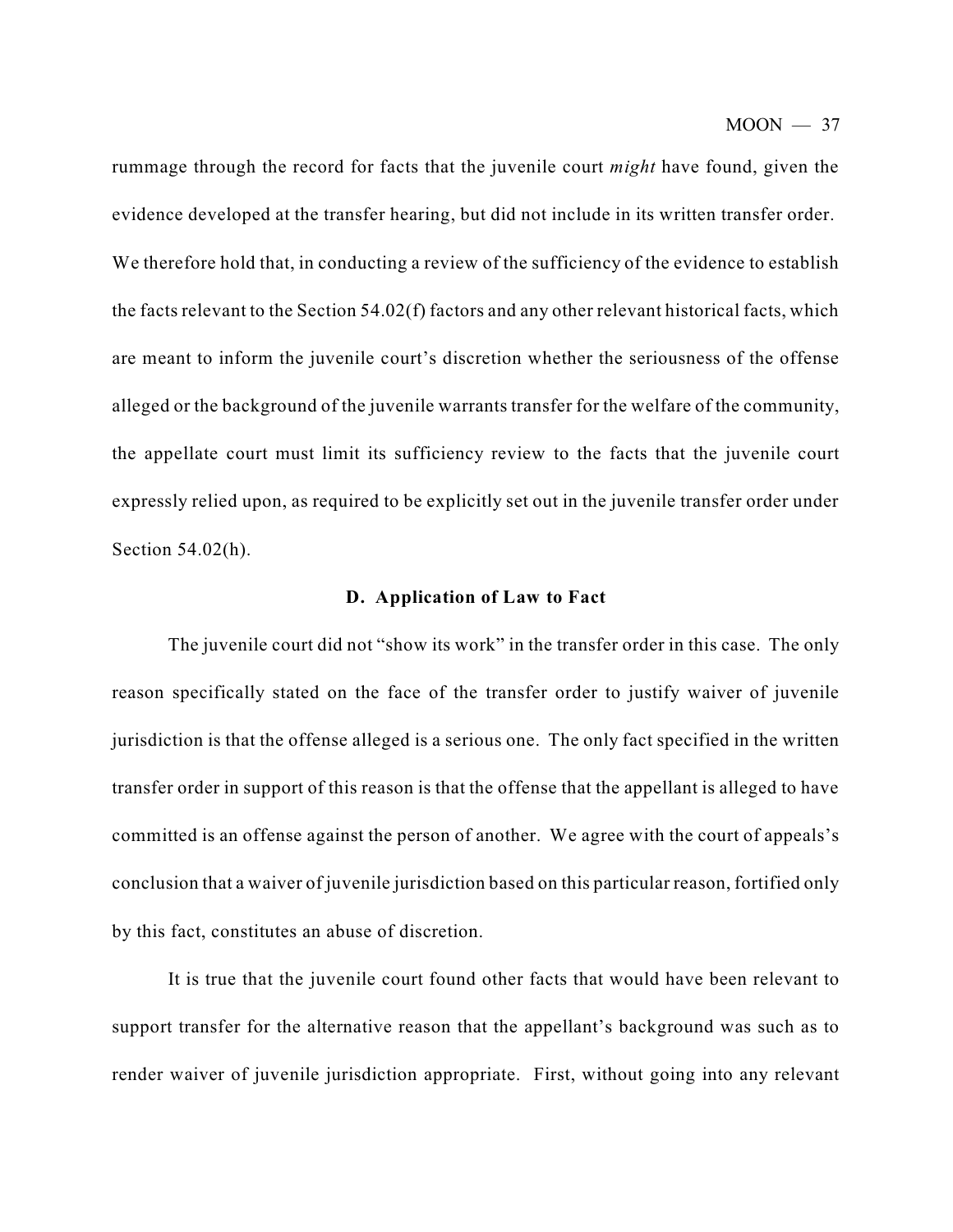detail, the juvenile court's order found that the appellant was sophisticated and mature enough to have been able to waive his constitutional rights effectively and assist in the preparation of his defense at trial, just as an adult would.<sup>87</sup> Second, again without elaboration, the juvenile court found "little, if any" prospect of protecting the public and rehabilitating the appellant given its available resources. But, because the juvenile court did

<sup>87</sup>

In any event, it is doubtful that the Legislature meant for the sophistication-and-maturity factor to embrace the juvenile's ability to waive his constitutional rights and assist in his defense. It is true that a great many of the courts of appeals seem to think that it does. The juvenile court's transfer order in the early case of *In re Buchanan* included such a finding. 433 S.W.2d at 788. So did the juvenile courts's orders in *In re W.R.M.*, 534 S.W.2d at 181-82, *Matter of Honsaker*, 539 S.W.2d at 200, *P.G.*, 616 S.W.2d at 639, *Casiano*, 687 S.W.2d at 449, and *Matter of D.D.*, 938 S.W.2d at 175. Another relatively early case, however, found this emphasis on the juvenile's ability to waive his rights and assist in his defense "somewhat difficult to understand." *R.E.M.*, 541 S.W.2d at 846. The San Antonio Court of Appeals "believe[d] that the requirement that the juvenile court consider the maturity and sophistication of the child refers to the question of culpability and responsibility for his conduct, and is not restricted to a consideration of whether he can intelligently waive rights and assist in the preparation of his defense." *Id*. Later, the Houston 1st Court of Appeals observed that "[o]ur courts have held that the requirement that the [juvenile] court consider the child's sophistication and maturity refers to the question of culpability and responsibility of the child for his conduct, *as well as* the consideration of whether he can intelligently waive his rights and assist in his defense." *Matter of S.E.C.*, 605 S.W.2d at 958 (emphasis added). Thus did the latter view of the relevance of a juvenile's ability to waive his rights and assist in his defense as an adult creep into our jurisprudence. No case has ever undertaken to explain, however, exactly *how* the juvenile's capacity (or lack thereof) to waive his constitutional rights and assist in his defense is relevant to whether the welfare of the community requires transfer, and we fail to see that it is. Other courts of appeals have rightly declared "the purpose of an inquiry into the mental ability and maturity of the juvenile [to be] to determine whether he appreciates the nature and effect of his voluntary actions and whether they were right or wrong." *Matter of E.D.N.*, 635 S.W.2d at 801 (citing *L.W.F. v. State*, 559 S.W.2d 428, 431 (Tex. Civ. App.—Fort Worth 1977, ref'd n.r.e.)). In our view, the juvenile's capacity to waive his constitutional rights and help a lawyer to effectively represent him is almost as misguided as the juvenile court's logic in the present case when it orally pronounced that the appellant should be transferred, *inter alia*, merely for the sake of judicial economy, so that his case could be consolidated with that of his already-certified-as-an-adult codefendant. Such a notion is the very antithesis of the kind of individualized assessment of the propriety of waiver of juvenile jurisdiction that both *Kent* and our statutory scheme expect of the juvenile court in the exercise of its transfer discretion.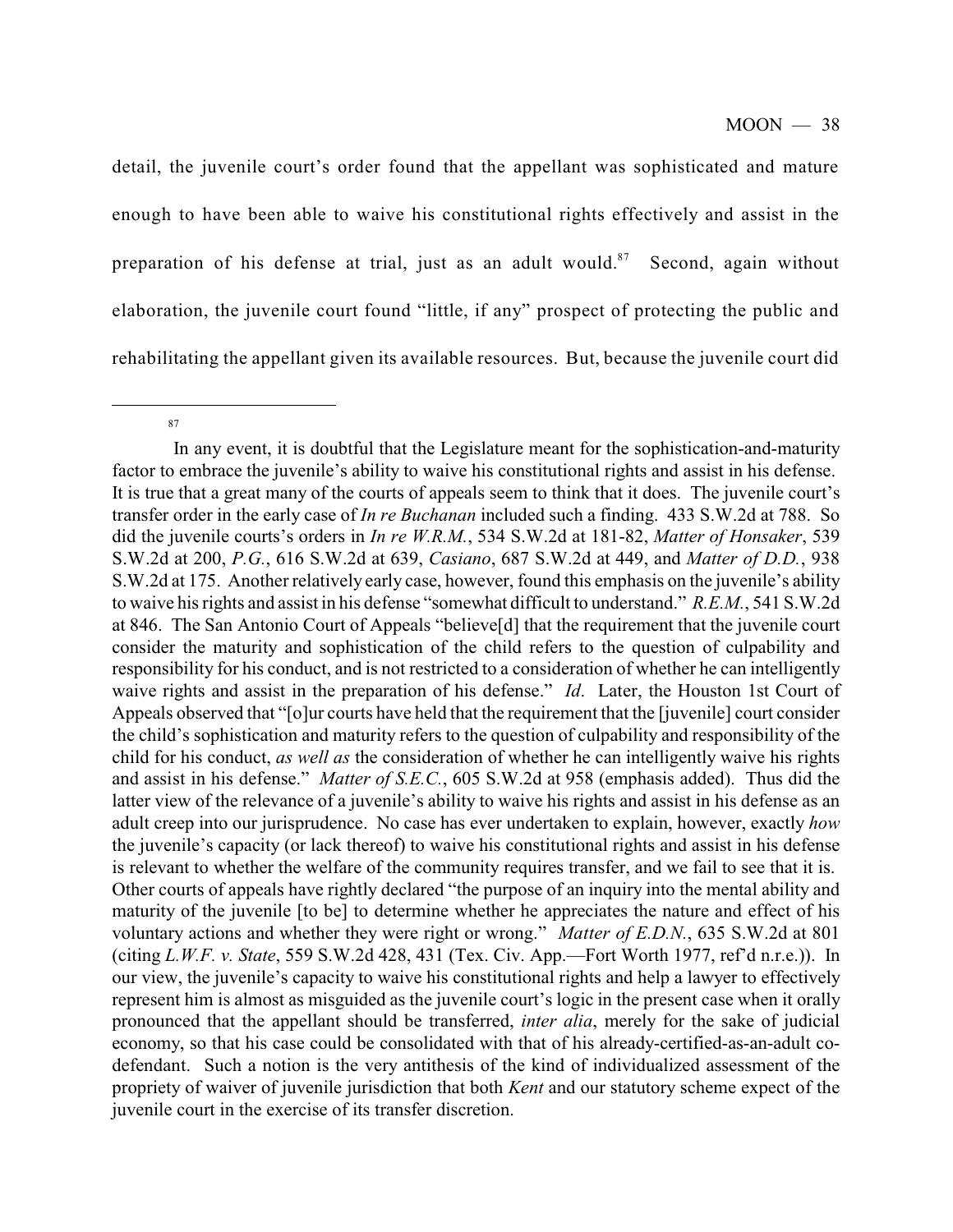not cite the appellant's background as a reason for his transfer in its written order, these findings of fact are superfluous.

Moreover, even were we to regard the recitation of these conclusory facts in the written transfer order to constitute an acceptably implicit indication that the juvenile court *also* considered the appellant's background as a reason for the transfer, we would nonetheless uphold the court of appeals's judgment. First, with respect to the appellant's sophistication and maturity, we agree with the court of appeals that the evidence was legally insufficient to support such a finding, since the State offered no evidence at the juvenile hearing to inform the juvenile court's consideration of that Section  $54.02(f)$  factor.<sup>88</sup> Second, with respect to the prospects for protecting the public and rehabilitating the appellant, we are not at liberty to second-guess the court of appeals's conclusion that the juvenile court's finding regarding this Section 54.02(f) factor was supported by factually insufficient evidence in that it was so against the great weight and preponderance of the evidence as to be manifestly unjust. 89

88

*See Moon*, 410 S.W.3d at 375 ("[T]here must be some evidence to support the juvenile court's finding that [the appellant] was sufficientlysophisticated and mature for the reasons specified by the court in order to uphold its waiver determination. Our review finds no evidence supportive of the court's finding that [the appellant] was 'of sufficient sophistication and maturity to have intelligently, knowingly and voluntarily waived all constitutional rights heretofore waived . . . [and] to have aided in the preparation of [his] defense.'"). We find no such evidence in the record either.

*Id*. at 377-78. *See Cain v. State*, 958 S.W.2d 404, 408 (Tex. Crim. App. 1997) ("Our inability to decide questions of fact precludes *de novo* review of courts of appeals'[s] factual decisions."); *Laster v. State*, 275 S.W.3d 512, 519 (Tex. Crim. App. 2009) ("We do not conduct a de novo factual sufficiency review."); *Villarreal v. State*, 286 S.W.3d 321, 328 (Tex. Crim. App.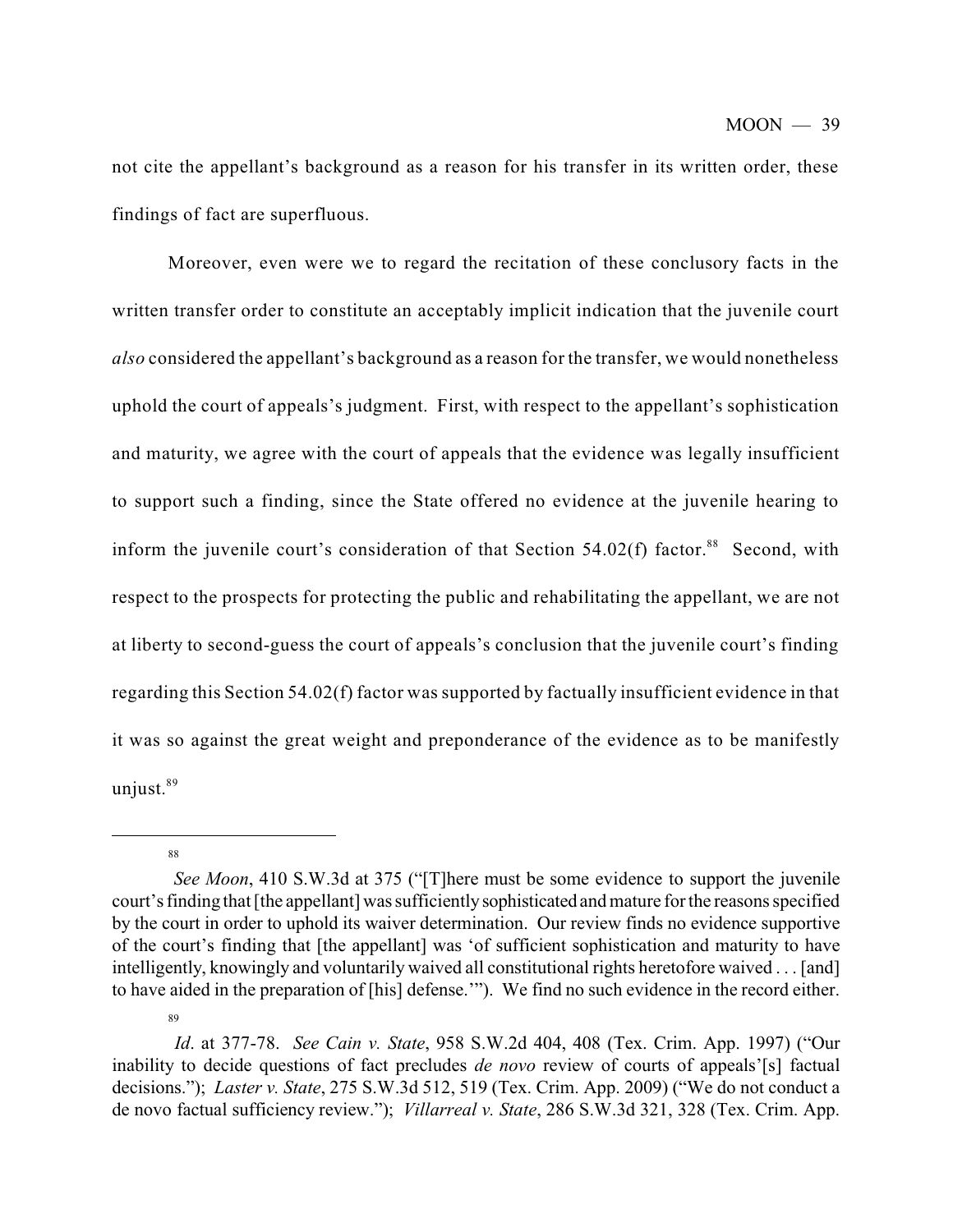#### **IV. CONCLUSION**

The court of appeals did not err to undertake a factual-sufficiency review of the evidence underlying the juvenile court's waiver of jurisdiction over the appellant. Because the juvenile court made no case-specific findings of fact with respect to the seriousness of the offense, we agree with the court of appeals that the evidence fails to support this as a valid reason for waiving juvenile-court jurisdiction. Even had the juvenile court cited the appellant's background as an alternative basis to justify his transfer, the court of appeals was correct to measure the sufficiency of the evidence to support this reason against the findings of fact made in the transfer order itself and to conclude that the evidence was insufficient to support those findings. We affirm the judgment of the court of appeals. $90$ 

<sup>2009) (&</sup>quot;Once a court of appeals has determined such a claim of 'factual' insufficiency, this Court may not conduct a de novo review of the lower court's determination.").

Neither the State nor the appellant has contested the propriety of the court of appeals's ultimate disposition; neither party argues that the court of appeals erred, even in light of its holding that the juvenile court abused its discretion to waive jurisdiction, to declare that the cause remains "pending in the juvenile court." *Moon*, 410 S.W.3d at 378. The question nevertheless ineluctably presents itself: Pending for what? We leave that question for the juvenile court, but we do note that at least one legislatively provided alternative would seem to be for the juvenile court to conduct a new transfer hearing and enter another order transferring the appellant to the jurisdiction of the criminal court, assuming that the State can satisfy the criteria under Section 54.02(j) of the Juvenile Justice Code. *See* TEX. FAM. CODE § 54.02(j) ("(j) The juvenile court may waive its exclusive original jurisdiction and transfer a person to the appropriate district court or criminal district court for criminal proceedings if: (1) the person is 18 years of age or older; (2) the person was: (A) 10 years of age or older and under 17 years of age at the time the person is alleged to have committed . . . an offense under Section 19.02, Penal Code; . . . (3) no adjudication concerning the alleged offense has been made or no adjudication hearing concerning the offense has been conducted; (4) the juvenile court finds from a preponderance of the evidence that: . . . (B) after due diligence of the state it was not practicable to proceed in juvenile court before the 18th birthday of the person because: . . . (iii) *a previous transfer order was reversed by an appellate court* or set aside by a district court; and (5) the juvenile court determines that there is probable cause to believe that the